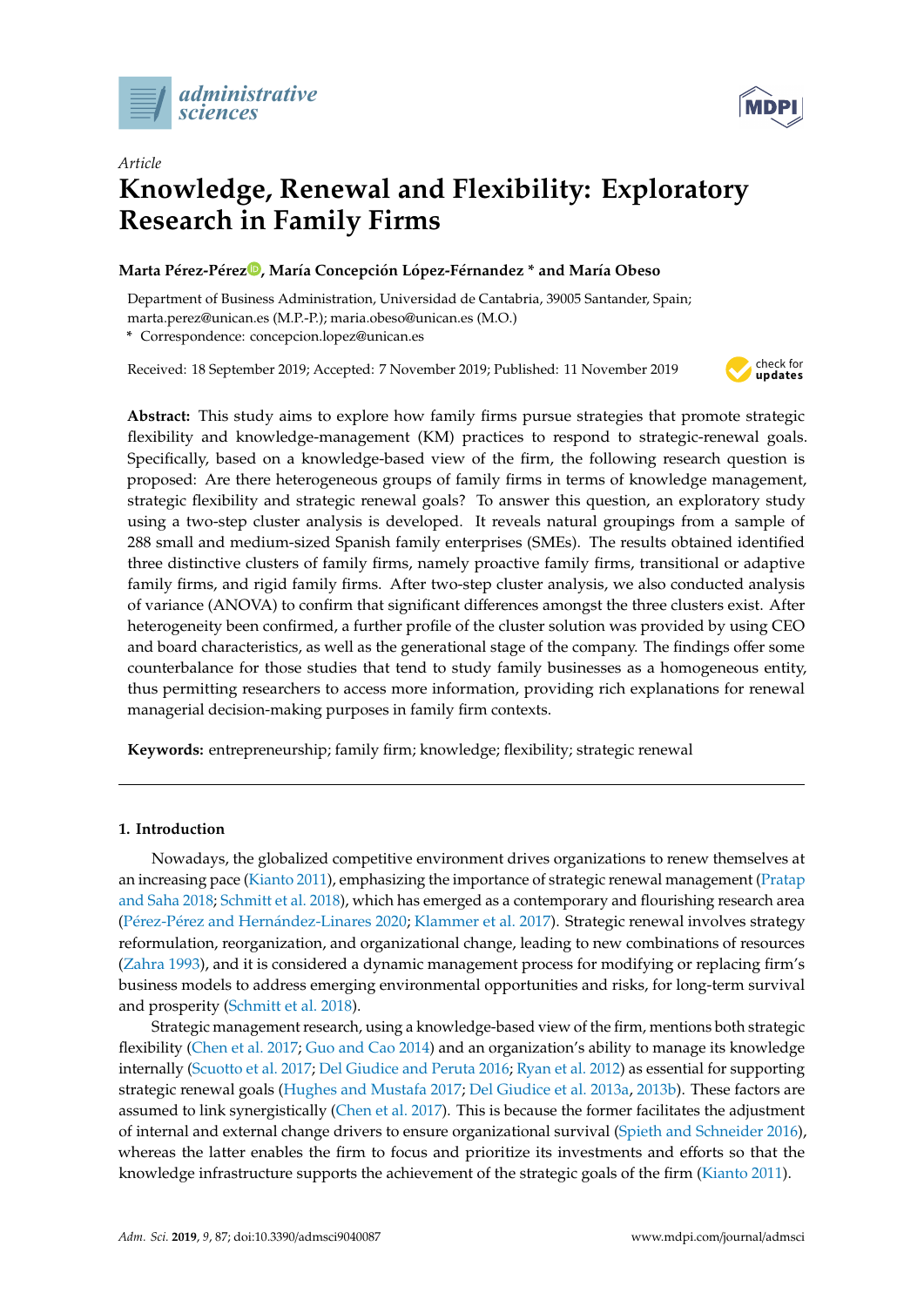The systematic leverage of knowledge and strategic flexibility for continuous strategic renewal requires that the firm has an elaborate and appropriate strategy [\(Kianto](#page-15-0) [2011\)](#page-15-0). However, an integrated understanding of how this strategy is managed when increasing strategic renewal goals needs further assessment [\(Bamel and Bamel](#page-12-0) [2018\)](#page-12-0), particularly considering that strategic flexibility and knowledge-management practices are conditioned by the characteristics of the organization and its members [\(Gavana et al.](#page-14-3) [2019;](#page-14-3) [Bojica et al.](#page-13-2) [2017;](#page-13-2) [Segaro et al.](#page-16-4) [2014\)](#page-16-4). In this regard, family businesses are characterized as a special form of company by their "familiness", which affects not only how they do business in general, but also how they deal with knowledge [\(Döring and Witt](#page-14-4) [2019\)](#page-14-4) and flexibility. In this vein, family firms are usually defined as conservative and slow to recognize and respond to changes in their environment [\(Zahra et al.](#page-17-1) [2008\)](#page-17-1).

Additionally, according to the socioemotional wealth (SEW) concept, family firms have idiosyncratic strategic behaviors, mostly driven by their long-term orientation and the strong ties among their members, and that their behavior separates them from non-family firms. Furthermore, the extensive literature sustains that family firms share certain characteristics that make them heterogeneous [\(Dekker et al.](#page-13-3) [2013;](#page-13-3) [Basco and Rodr](#page-12-1)íguez [2009;](#page-12-1) [Sharma and Nordqvist](#page-16-5) [2008;](#page-16-5) [Westhead and Howorth](#page-16-6) [2007\)](#page-16-6), exhibiting differences in their governance structure [\(Siebels and](#page-16-7) [Knyphausen-Aufseß](#page-16-7) [2012\)](#page-16-7) and in their attitudes and behaviors [\(Graves and Thomas](#page-14-5) [2006\)](#page-14-5) toward strategic renewal goals. For example, "the literature maintains a strong tension between entrepreneurial and innovative family firms and family firms that are reluctant to change and are highly conservative" [\(Stanley et al.](#page-16-8) [2019,](#page-16-8) p. 174). Despite the relevance of considering family firms' diversity, a close review of the relevant literature revealed that the studies that explore knowledge management [\(Döring and](#page-14-4) [Witt](#page-14-4) [2019;](#page-14-4) Pérez-Pé[rez and Hern](#page-15-2)ández-Linares [2020\)](#page-15-2) and strategic flexibility [\(Bamel and Bamel](#page-12-0) [2018\)](#page-12-0) as supporting anchors of strategic renewal [\(Zahra](#page-17-2) [2012\)](#page-17-2) are still limited in the context of family-owned firms. Studies exploring the above relationships use either a sample of family firms [\(Bamel and](#page-12-0) [Bamel](#page-12-0) [2018\)](#page-12-0) or examine the family businesses as a specific category of organizations that differs from other categories of organizations—the nonfamily firms—(Pérez-Pé[rez and Hern](#page-15-2)ández-Linares [2020;](#page-15-2) [Menendez-Requejo](#page-15-5) [2005\)](#page-15-5) which wrongfully creates the notion that all businesses within this category show similar characteristics and face similar challenges [\(Melin and Nordqvist](#page-15-6) [2007\)](#page-15-6). This oversimplifies the essence of a family business to such an extent that the mere presence of family becomes a signifier for all firm behaviors, activities, and outcomes [\(Dekker et al.](#page-13-3) [2013\)](#page-13-3), thus making it difficult to appreciate why some family firms are more or less adaptive to their environment than others. As such, the research field is in need of adequate differentiating tools to distinguish between types of family firms [\(Dekker et](#page-13-3) [al.](#page-13-3) [2013\)](#page-13-3).

Within this context, to respond to the calls from the research field and find effective ways to distinguish between different categories of family firms, this study proposes a main goal to explore how family firms pursue different strategies, that promote strategic flexibility and knowledge-management practices, to respond to strategic renewal goals. More precisely, we aim to analyze the following research question:

How do family firms pursue strategies that promote strategic flexibility and knowledge management (KM) practices to respond to strategic renewal goals?

For this, we will use a two-step cluster analysis to reveal natural groupings from a sample of 288 small and medium-sized Spanish family enterprises (SMEs). Spain was selected as a representative of Western Europe Countries, where family businesses are the dominant corporate figure in the economic structure. Specifically, family business constitutes 90% of the productive fabric, 70% of private employment, and its weight in economic activity is equivalent to 57% of private sector GDP [\(Instituto de la Empresa Familiar](#page-15-7) [\(IEF\)](#page-15-7)). More specifically, this study will generate different family firm groups, so that family firms in a given cluster are homogeneous in some sense, and family firms in different clusters are dissimilar to a great extent. After two-step cluster analysis we conducted analysis of variance (ANOVA) to assess the differences across the clusters. Then, we used CEO and board characteristics, as well as the generational stage of the company, to further profile the cluster solution.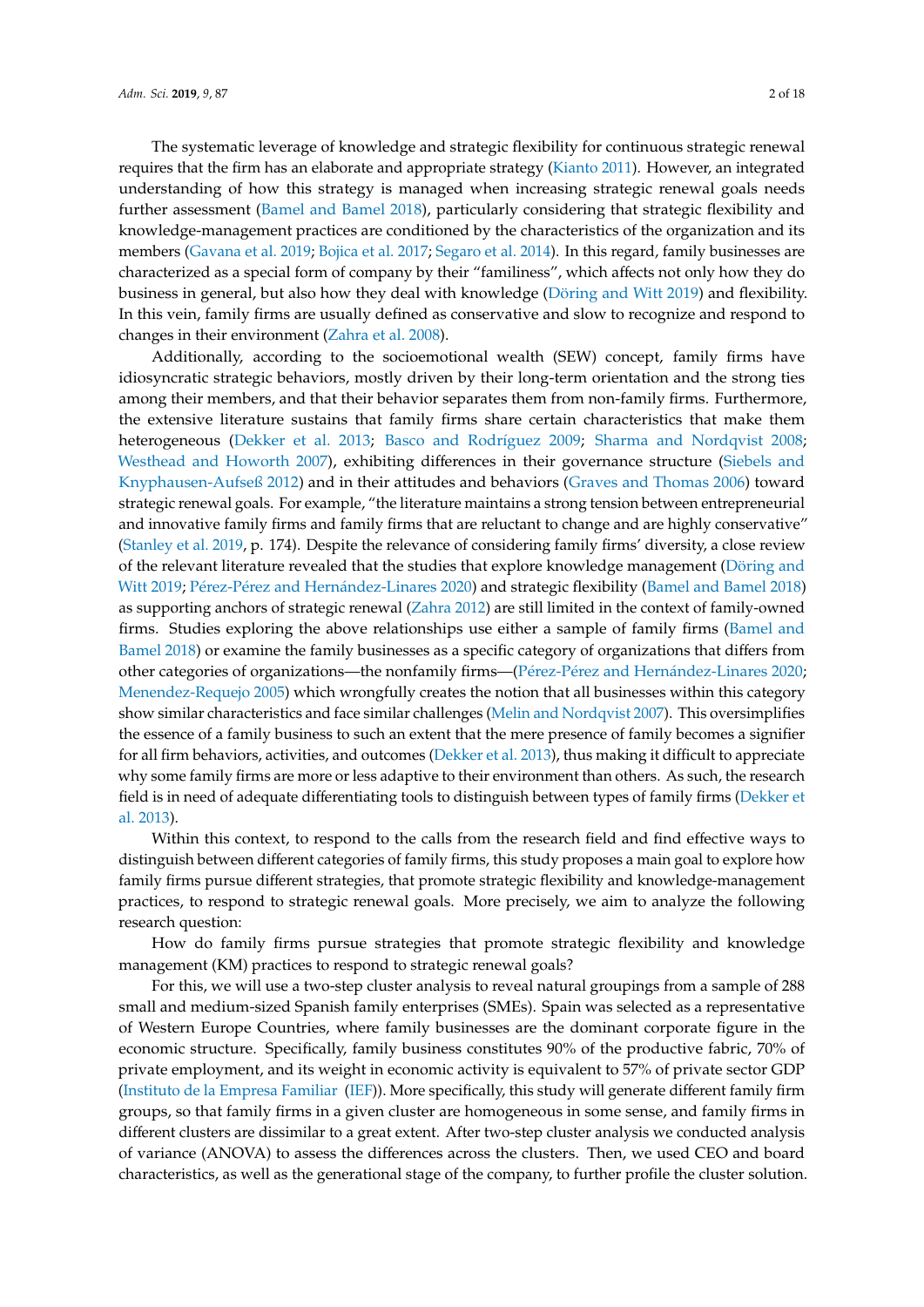This paper contributes to the literature discussing family firm heterogeneity, as it will allow us to differentiate between family firms, thus permitting researchers to access a fuller range of information, providing rich explanations for managerial decision-making purposes.

The rest of the paper is organized as follows: Section [2](#page-2-0) presents an overview of the key literature about the topic of this study; data and methods are presented in Section [3;](#page-4-0) the Section [4](#page-6-0) presents the results of the two-step cluster analysis and the paper closes with a conclusion.

#### <span id="page-2-0"></span>**2. Literature Review**

Strategic renewal is considered a dynamic management process of modifying or replacing an organization's current business model, to address emerging environmental opportunities and risks for long-term survival and prosperity [\(Schmitt et al.](#page-16-0) [2018;](#page-16-0) Pérez-Pé[rez and Hern](#page-15-2)ández-Linares [2020\)](#page-15-2). Yet, strategic renewal literature suggests that strategic renewal actions over time should be co-aligned with the pace of change in the external environment. This indicates that managers can behave proactively in achieving the firm–environment fit, by intentionally managing change [\(Ben-Menahem et al.](#page-12-2) [2013\)](#page-12-2) through active management of the strategic flexibility and knowledge-management practices of the firm, which are considered the two essential anchors for supporting strategic renewal goals [\(Hughes](#page-15-4) [and Mustafa](#page-15-4) [2017;](#page-15-4) [Del Giudice et al.](#page-14-1) [2013a,](#page-14-1) [2013b;](#page-14-2) [Crossan and Berdrow](#page-13-4) [2003;](#page-13-4) [Crossan et al.](#page-13-5) [1999\)](#page-13-5).

Flexibility is largely considered a source of competitive advantage, which has recently gained significance [\(Singh et al.](#page-16-9) [2013\)](#page-16-9) in the strategic renewal literature. This is because it facilitates organizations in successfully dealing with the turbulent business environment [\(Brozovic](#page-13-6) [2016\)](#page-13-6). Strategic flexibility involves changes in the nature of organizational activities and can be understood as an organization's willingness to change, relative to its current situation [\(Volberda et al.](#page-16-10) [2001\)](#page-16-10). In this regard, flexible organizations are able to identify the weak signals in their environment and, thereby, to identify the potential of future business models in a flexible manner, through addressing new customers' demands, defining new markets, or reversing ineffective strategic decisions [\(Shimizu](#page-16-11) [and Hitt](#page-16-11) [2004;](#page-16-11) [Young-Ybarra and Wiersema](#page-16-12) [1999\)](#page-16-12). Therefore, strategic flexibility embodies offensive or defensive actions that can be either proactive or reactive [\(Zahra et al.](#page-17-1) [2008\)](#page-17-1) in making rapid modifications and changes, in response to altering situations [\(Zhou and Wu](#page-17-3) [2010;](#page-17-3) [Combe et al.](#page-13-7) [2012\)](#page-13-7). Furthermore, flexible organizations are usually described as open and responsive organizations, or, in other words, organizations that are willing to learn.

Along this vein, research on strategic renewal has also highlighted the importance of knowledge management (KM), which plays a crucial role in a firm's overall ability to renew its competencies, and, therefore, for adapt to environmental change and sustain competitive advantage (Pérez-Pé[rez and](#page-15-2) Herná[ndez-Linares](#page-15-2) [2020;](#page-15-2) [Lengnick-Hall and Inocencio-Gray](#page-15-8) [2013;](#page-15-8) [Kianto](#page-15-0) [2011\)](#page-15-0). KM can be defined as a set of activities, initiatives, and strategies that companies use to generate, store, transfer, and apply knowledge within and between organizations [\(Hussinki et al.](#page-15-9) [2017;](#page-15-9) [Calvo-Mora et al.](#page-13-8) [2016;](#page-13-8) [Jayasingam](#page-15-10) [et al.](#page-15-10) [2013;](#page-15-10) [Zack et al.](#page-16-13) [2009\)](#page-16-13) under the influence of their history, people, interests, and actions that have been institutionalized in the organizations [\(Kostova](#page-15-11) [1999\)](#page-15-11). The newer strategic renewal literature recognizes KM as a synergistic link/capability of strategic flexibility [\(Lin and Wu](#page-15-12) [2014;](#page-15-12) [Bamel and](#page-12-0) [Bamel](#page-12-0) [2018\)](#page-12-0), because cross-functional exchange of knowledge helps organizations quickly understand the changing environment, allowing the firm to plan organizational priorities and actions accordingly (Fernández-Pé[rez et al.](#page-14-6) [2013\)](#page-14-6). However, an important factor in KM for achieving a firm's strategic renewal goals is the coordination of the different types of KM practices, and the identification of the most relevant to enable the firm to focus and prioritize its investments and efforts [\(Kianto](#page-15-0) [2011\)](#page-15-0). [Donate and Pablo](#page-14-7) [\(2015\)](#page-14-7) argued that there are four types of KM practices, namely, KM transfer, KM storage, KM application, and KM creation. KM transfer activities allow the firm to share, disseminate, and replicate information, spreading this information to locations that need it by the establishment of informal, formal, personal, or impersonal communication channels. KM storage activities include activities for maintaining a structured organizational memory for the firm (i.e., information stored in electronic databases, documented organizational procedures, etc.). KM application activities focus on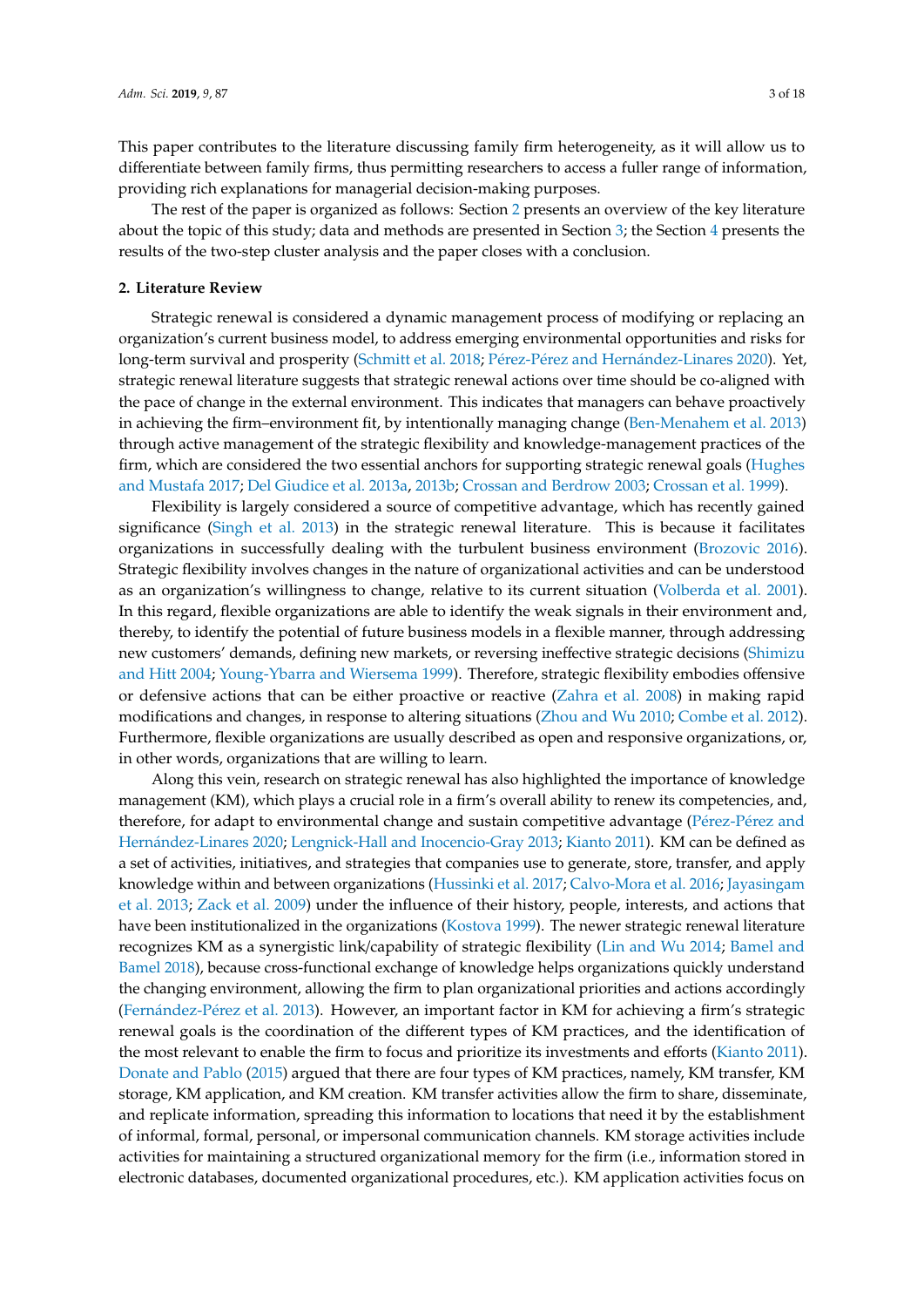applying existing knowledge to organizational activities to make problem-solving easier and more effective for the firm, through mechanisms based on routines, norms, or decision-making in specific situations. Finally, KM creation activities typically relate to the internal development of knowledge through research and development.

Collating all the above points, it is pertinent to propose that KM enhances the availability of the right knowledge, both reducing error in decision-making and enabling a flexible response to opportunities or threats [\(Roberts and Stockport](#page-15-13) [2009\)](#page-15-13), thus favoring the fulfillment of a firm's strategic renewal goals. However, systemic characteristics of firms can influence whether or not they engage in strategic renewal. In this regard, family firms constitute a peculiar organizational context, where the identity overlap between the family and the firm tends to affect both the strategic flexibility and the KM process [\(Biscotti et al.](#page-13-9) [2018\)](#page-13-9), thus suggesting the relevance of exploring this singular context [\(Fang et al.](#page-14-8) [2018;](#page-14-8) [Gupta and Bhattacharya](#page-14-9) [2016\)](#page-14-9) considering that family firms cannot be simplistically viewed as homogeneous entities [\(Sharma](#page-16-14) [2002;](#page-16-14) [Chrisman et al.](#page-13-10) [2005\)](#page-13-10). In fact, a recent study from Family Business Review [\(Stanley et al.](#page-16-8) [2019\)](#page-16-8) highlights that research in family firm has begun to stress that family firms can be quite diverse and that a lot of variance exists within the family firm population. In this vein, a theory of the family firm must not only differentiate between family and nonfamily firms, but also "explain variations among family businesses" [\(Stanley et al.](#page-16-8) [2019,](#page-16-8) p. 176), which requires identifying the important characteristics by which they may vary. Within this context, this exploratory study proposes the following hypothesis:

**Hypothesis 1 (H1).** *There are heterogeneous groups of family firms in terms of knowledge management, strategic flexibility and strategic renewal goals*.

To answer this research question, based on the SEW model (Gó[mez-Mej](#page-14-10)ía et al. [2007\)](#page-14-10), this study considers that family businesses' behaviour is influenced by the family members' affective or emotional commitment to the firm [\(Biscotti et al.](#page-13-9) [2018;](#page-13-9) [Higginson](#page-14-11) [2010\)](#page-14-11), as a stock of affective values that the family derives from its controlling position. This cohesiveness and emotional attachment among family members may contribute to their capacity to transfer knowledge-based resources [\(Chirico and Salvato](#page-13-11) [2016\)](#page-13-11), or their capacity to collect and store knowledge [\(Anders](#page-12-3)én [2015;](#page-12-3) [DiPasquale and McInerney](#page-14-12) [2010\)](#page-14-12). "Family owners derive utility from exercising authority, acting altruistically regarding family members and preserving the family firm's social capital. Therefore, the identity of the family members is closely tied to the business and the preservation of family owners' SEW becomes an end in itself, guiding firm behaviour by influencing management, strategies and approach towards risk" [\(Gottardo](#page-14-13) [and Moisello](#page-14-13) [2015,](#page-14-13) p. 68). Thus, managerial choices are driven by the desire to preserve and increase the family's SEW, that is, if SEW is threatened, family firms would make decisions to avoid the loss of SEW, in spite of their economic efficiency [\(Gottardo and Moisello](#page-14-13) [2015\)](#page-14-13). Moreover, in the scant previous literature about flexibility in family firms, family influence has been described as a barrier to strategic flexibility [\(Broekaert et al.](#page-13-12) [2016\)](#page-13-12). This is because strategic flexibility is a context variable that can depend on the chief executive officer's (CEO) personality or team management. Founders are driven to exhibit flexibility behavior, while second and later generations may focus instead on SEW, and be more risk-averse. Additionally, while firms with a family CEO have a greater incentive to reduce firm-specific risk, a nonfamily CEO will likely bring new ideas and skills to the family firm, thus increasing flexibility behavior. In this way, "higher ownership enables particularistic behavior, which allows the family to pursue innovative and risker strategies, particular as high ownership will give them "slack," as failed innovation does not hinder their pursuit of SEW as their controlling state in the organization is not threatened" [\(Stanley et al.](#page-16-8) [2019,](#page-16-8) p. 179). Strong bonds to the company, or to certain parts of it, can lead to a desire to preserve the status quo and to resist change. Family traditions may create strong path dependencies that inhibit the family firm's adaptability. Strong family members that cling to tradition may preserve a closed company culture that blocks new ideas and change.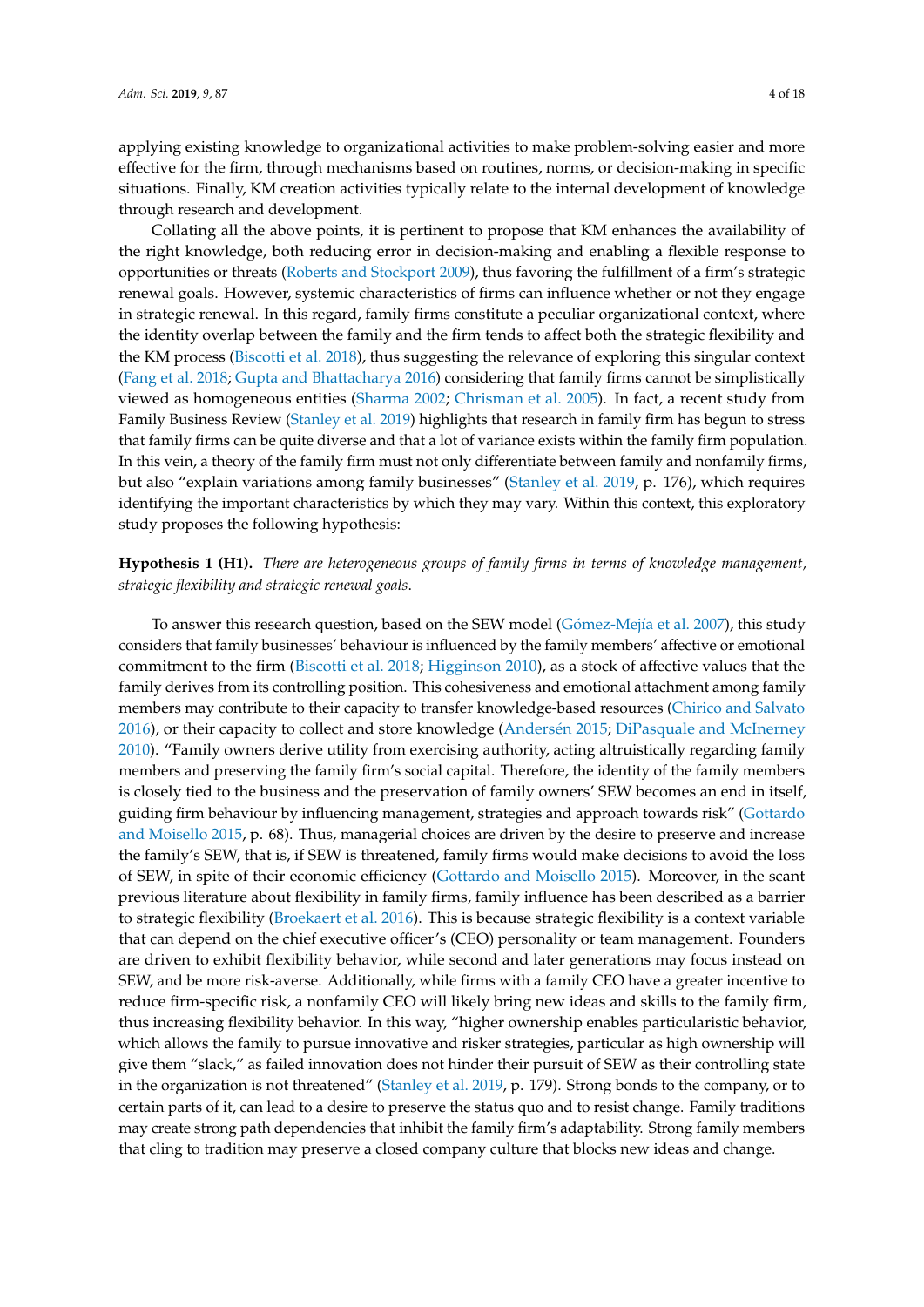# <span id="page-4-0"></span>**3. Research Methodology**

#### *3.1. Sample and Data Collection*

To select a representative sample for this analysis, in a similar way to previous studies (e.g., [Bojica et al.](#page-13-2) [2017\)](#page-13-2), we identified all small-sized enterprises (businesses with 10–249 employees) registered on the Iberian Balance Sheets Analysis System (SABI) database. Our focus on SMEs is justified by their significant share in the business context [\(Stoian and Gilman](#page-16-15) [2017\)](#page-16-15), as well as by their particularities, in terms of scarcity of resources and limited market power [\(Brettel and Rottenberger](#page-13-13) [2013\)](#page-13-13). These characteristics make them more vulnerable to environmental uncertainty [\(Wade and](#page-16-16) [Hulland](#page-16-16) [2004\)](#page-16-16), hence reinforcing the importance of strategic renewal for these firms.

Given the nature of this research, and the consequent lack of secondary information, data used in this paper were collected through a survey. Before launching the survey, five pre-tests with family firms' company executives, not included in the final sample, and academic experts in research methods and family firms, took place to validate the questionnaire. We attempted to ensure that items were interpreted unambiguously and displayed high content validity [\(Chirico and Salvato](#page-13-11) [2016\)](#page-13-11). Then, the questionnaire was applied by telephone to CEOs, using a random sample (probability sample), during winter, 2018. These CEOs are the executives with the highest information access (Herná[ndez-Perlines](#page-14-14) [2016\)](#page-14-14) from a wide range of departments and are considered to be a reliable source in upper-echelon research (Pé[rez-P](#page-15-14)érez et al. [2019;](#page-15-14) [Eddleston et al.](#page-14-15) [2013;](#page-14-15) [Kellermanns et al.](#page-15-15) [2008;](#page-15-15) [Sharma](#page-16-17) [et al.](#page-16-17) [2003\)](#page-16-17). In addition, the use of similar informants across organizations (CEOs) implied that the level of influence of all informants in their organizations would be constant, thus increasing the validity of the variable's measurement (Aragó[n-Correa et al.](#page-12-4) [2007\)](#page-12-4). After this process, 400 questionnaires were fully completed. Similar to previous studies [\(Ahn et al.](#page-12-5) [2017\)](#page-12-5), non-response bias was tested by analyzing differences between respondents and non-respondents for a given set of variables.

Finally, given the difficulty of identifying family businesses a priori, we identified them ex post, through a subjective criterion (Pérez-Pé[rez and Hern](#page-15-2)ández-Linares [2020;](#page-15-2) [Cooper et al.](#page-13-14) [2005\)](#page-13-14). As there are a large number of definitions and criteria for defining a family firm (e.g., see Herná[ndez-Linares et al.](#page-14-16) [2018\)](#page-14-16), we used a mix of objective and subjective criteria. Thus, the CEOs were asked to determine which of these firms were family-owned (the majority of equity owned by a family), had multiple family members involved in their operations, and were recognized as a family business by the family CEO or senior executive member [\(Chirico and Salvato](#page-13-11) [2016\)](#page-13-11). The two first criteria represent the two most widely used in the literature criteria to identify family business, namely family ownership and family management (Herná[ndez-Linares et al.](#page-14-16) [2018\)](#page-14-16). The third criterion (self-definition) was similar to previous studies (e.g., [Casillas et al.](#page-13-15) [2010;](#page-13-15) [Stanley et al.](#page-16-8) [2019\)](#page-16-8), and allows us to capture the "essence" of being a family firm [\(Chua et al.](#page-13-16) [1999\)](#page-13-16), as well as the most heterogeneity among the family firms. These criteria allowed us to identify 288 family SMEs. The main characteristics of the final sample used in the study are described in Table [1.](#page-5-0)

#### *3.2. Measures*

The study mainly used validated scales obtained from the literature. Selected scales were modified to make them relevant to the family business context. All of them were measured using a five Likert-type scale, anchored by "strongly disagree" and "strongly agree". The items and sources for the constructs used in this study are listed in Appendix [A.](#page-11-0) The constructs used are described in the following sections.

#### 3.2.1. Knowledge Management Practices

Although several measures of KM practices exist [\(He and Wong](#page-14-17) [2009\)](#page-14-17), we relied on the instrument developed by [Donate and Pablo](#page-14-7) [\(2015\)](#page-14-7). This choice increases the comparability of our findings, given that previous empirical research has employed this scale (Pérez-Pé[rez and Hern](#page-15-2)ández-Linares [2020;](#page-15-2)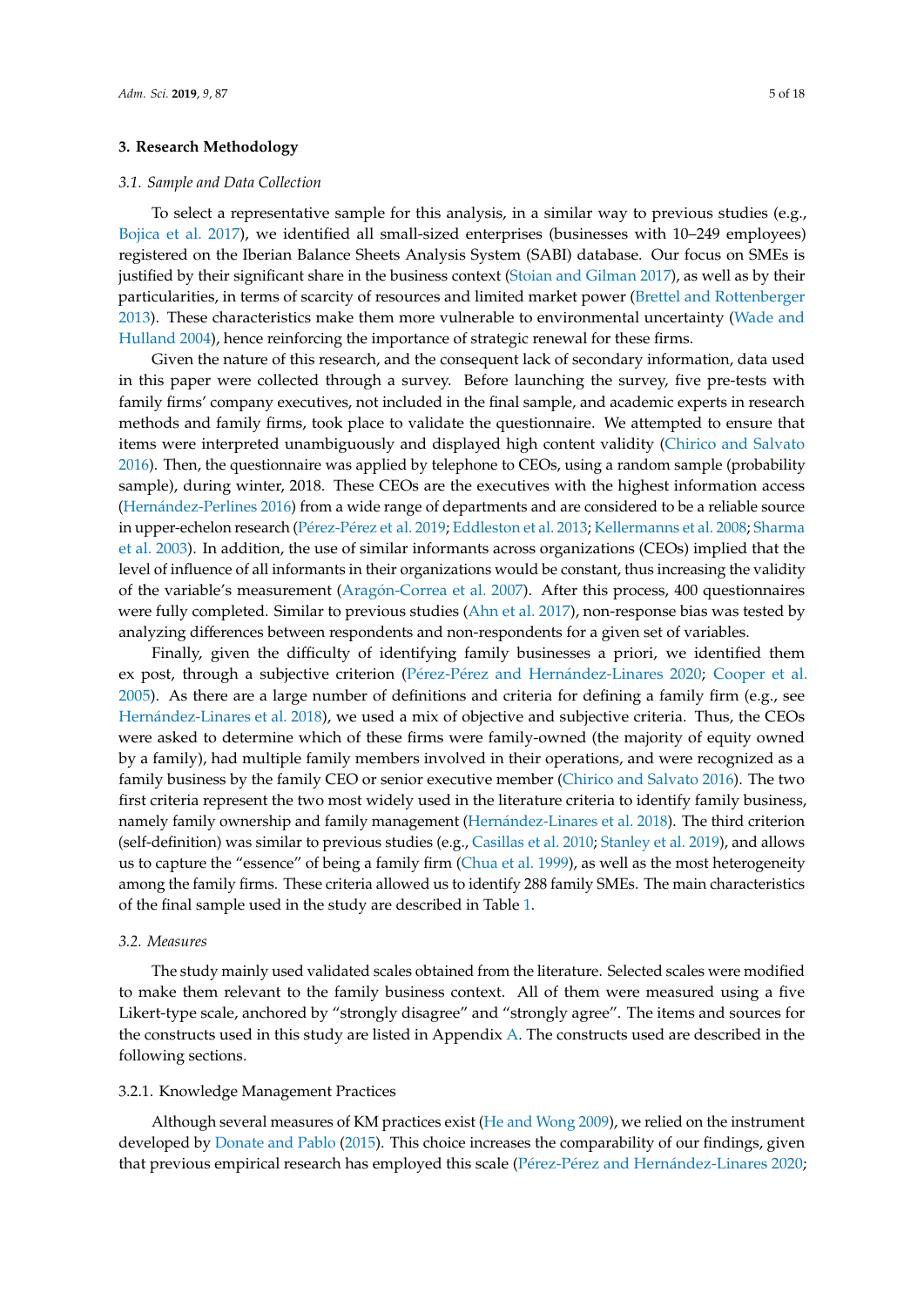<span id="page-5-0"></span>[Samad et al.](#page-16-18) [2019\)](#page-16-18). In particular, we operationalize KM practices through four variables, namely KM transfer, KM storage, KM creation, and KM application (see specific items in Appendix [A\)](#page-11-0).

|                                                             | N   | $\frac{0}{0}$ |  |
|-------------------------------------------------------------|-----|---------------|--|
| Number of Employees                                         |     |               |  |
| $10 - 49$                                                   | 254 | 88.2          |  |
| $50 - 250$                                                  | 34  | 11.8          |  |
| Total                                                       | 288 | 100           |  |
| Sector                                                      |     |               |  |
| Industry                                                    | 73  | 25.3          |  |
| Construction                                                | 33  | 11.5          |  |
| <b>Services</b>                                             | 182 | 63.2          |  |
| Total                                                       | 288 | 100           |  |
| CEO Founder                                                 |     |               |  |
| Yes                                                         | 91  | 31.6          |  |
| No                                                          | 197 | 68.4          |  |
| Total                                                       | 288 | 100           |  |
| Family CEO                                                  |     |               |  |
| Yes                                                         | 256 | 88.9          |  |
| No                                                          | 32  | 11.1          |  |
| Total                                                       | 288 | 100           |  |
| CEO with a university degree                                |     |               |  |
| Yes                                                         | 164 | 56.9          |  |
| No                                                          | 124 | 43.1          |  |
| Total                                                       | 288 | 100           |  |
| Board of directors                                          |     |               |  |
| Yes                                                         | 106 | 36.8          |  |
| No                                                          | 182 | 63.2          |  |
| Total                                                       | 288 | 100           |  |
| Second family generation involvement in the management team |     |               |  |
| Yes                                                         | 124 | 43.1          |  |
| N <sub>o</sub>                                              | 164 | 56.9          |  |
| Total                                                       | 288 | 100           |  |

**Table 1.** Main characteristics of the sample.

# 3.2.2. Strategic Renewal

Based on [Burgers and Covin](#page-13-17) [\(2016\)](#page-13-17), [Simsek et al.](#page-16-19) [\(2007\)](#page-16-19), and [Zahra](#page-17-4) [\(1996\)](#page-17-4), we measured the extent to which a firm pursues strategic renewal as a variable represented by five items (e.g., redefining the industries in which the firm competes).

## 3.2.3. Strategic Flexibility

This construct was measured following the four-item scale proposed by [Grewal and Tansuhaj](#page-14-18) [\(2001\)](#page-14-18), assessing a firm's ability to respond to environmental variations. The scale is considered conceptually robust, valid, and reliable [\(Nadkarni and Herrmann](#page-15-16) [2010\)](#page-15-16).

# *3.3. Measures' Reliability*

The reliability of all the variables used in this study is summarized in Table [2.](#page-6-1) As can be seen, all variables present good measurement properties. Cronbach's-Alpha values for each variable exceed the recommended minimum value of 0.5.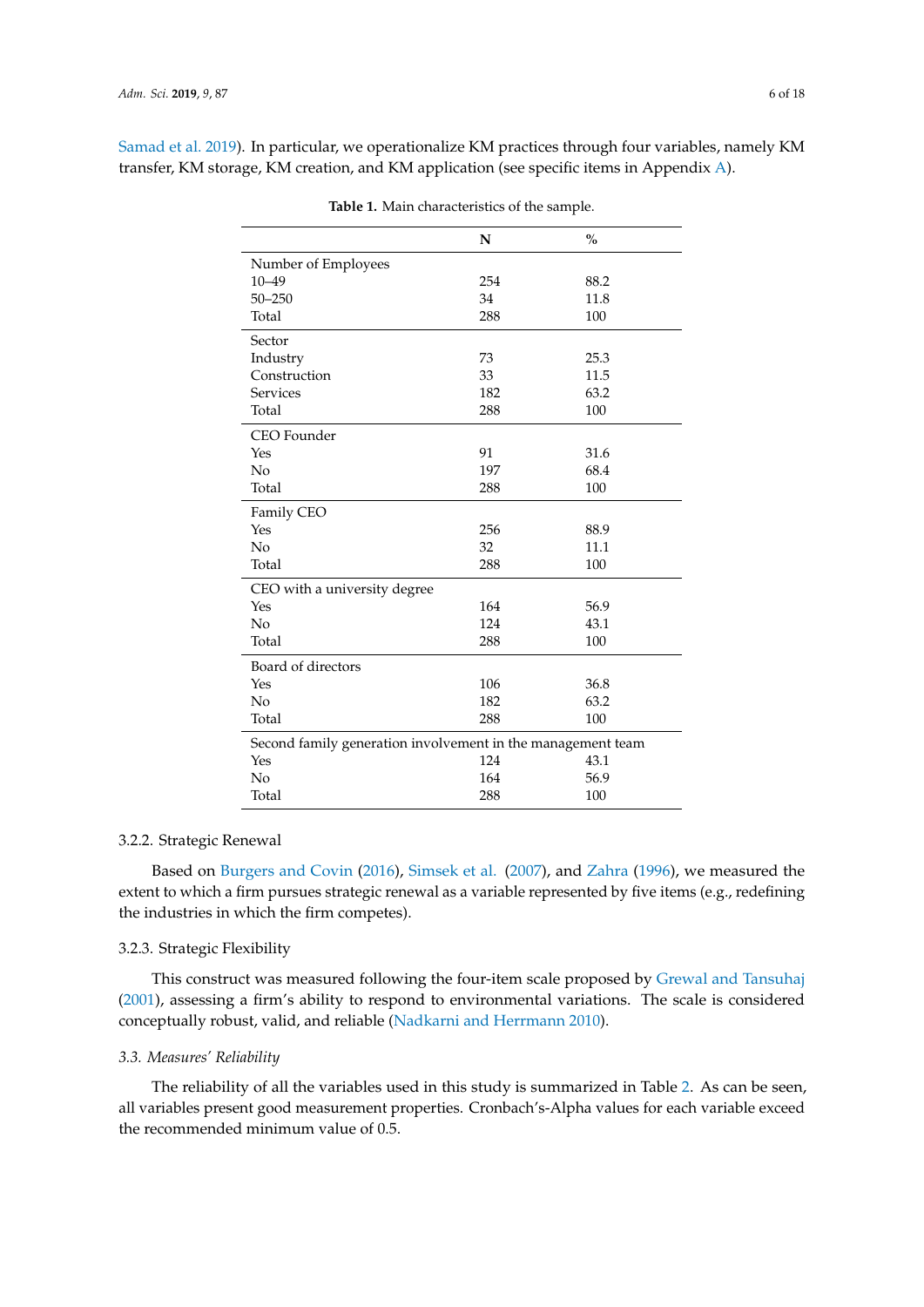<span id="page-6-1"></span>

| Mean   | Median | Standard<br><b>Deviation</b> | Cronbach's<br>Alpha | Kaiser-Meyer-<br>Olkin Test | Barlett's<br><b>Test</b> |
|--------|--------|------------------------------|---------------------|-----------------------------|--------------------------|
| 3.2541 | 3.3333 | 0.94311                      | 0.776               | 0.766                       | $650.234$ ***            |
| 3.3316 | 3.3750 | 0.88608                      | 0.862               | 0.894                       | 1215.161***              |
| 3.1215 | 3.2500 | 0.94075                      | 0.769               | 0.767                       | 394.210***               |
| 2.7234 | 2.6667 | 1.18165                      | 0.838               | 0.674                       | 548.945***               |
| 1.94   | 2      | 0.849                        | 0.836               | 0.794                       | $613.214$ ***            |
| 3.265  | 3.3333 | 1.20119                      | 0.856               | 0.664                       | 256.983 ***              |
|        |        |                              |                     |                             |                          |

**Table 2.** Measures properties.

*p* < 0.10; \* *p* < 0.05; \*\* *p* < 0.01; \*\*\* *p* < 0.001.

Furthermore, because we must rely on the perceptions of these executives, we must also consider common method bias. Following [Podsako](#page-15-17)ff et al. [\(2003\)](#page-15-17), we tried to avoid this problem by appropriately designing the questionnaire. Ex post, we examined the potential bias using Harman's single factor test. The procedure consists of loading all observed variables in a study into an exploratory factor analysis and then examining the unrotated factor solution, to ascertain how many factors are necessary to account for the majority of the variance present in the collected data. The logic of the test is that, if a substantial amount of common method variance is present in the sample, either a single factor will emerge from the preceding analysis, or one factor will account for a majority of the variance among the variables [\(Podsako](#page-15-17)ff et al. [2003\)](#page-15-17). In this study, common method variance does not appear to endanger our results, as the first factor accounts for only 31.191% of the total variance explained in the exploratory factor analysis, below the 50% threshold [\(Aguirre-Urreta and Jiang](#page-12-6) [2019\)](#page-12-6).

## *3.4. Data Analysis*

To investigate the heterogeneity among family firms when identifying important characteristics by which they may vary, without compromising the ability to meaningfully analyze the data [\(Stanley](#page-16-8) [et al.](#page-16-8) [2019\)](#page-16-8), this study employed a two-step cluster analysis approach to reveal natural groupings in the dataset [\(Rundle-Thiele et al.](#page-15-18) [2015;](#page-15-18) [Norusis](#page-15-19) [2008\)](#page-15-19). This analysis was conducted using SPSS 22-software. The two-step method identifies pre-clusters in the first step, then treats these as single cases in the second step, using hierarchical clustering. This method simultaneously succeeds in delineating groups or segments which differ on criterion variables, and establishing significant relationships between the segments and the categorical and continuous variables, by simultaneously offering the benefits of both the structural, as well as the functional, techniques [\(Satish and Bharadhwaj](#page-16-20) [2010\)](#page-16-20). Two-step cluster analysis was considered the most appropriate technique for this study, as it is the only type of cluster analysis in SPSS which forms clusters based on both continuous and categorical data [\(Norusis](#page-15-19) [2008\)](#page-15-19). Furthermore, this procedure helps to identify the variables that significantly differentiate these segments from one another. The two-step cluster analysis is a scalable cluster analysis algorithm that was designed to determine which number of clusters is "best". Cluster solutions were compared using Schwarz's Bayesian information criterion (BIC), which is considered one of the most useful and objective selection criteria, as it avoids the arbitrariness of traditional clustering techniques [\(Rundle-Thiele et al.](#page-15-18) [2015;](#page-15-18) [Norusis](#page-15-19) [2008\)](#page-15-19).

# <span id="page-6-0"></span>**4. Results**

Two-step clustering results revealed that the dataset can be split into three clusters (see Table [3](#page-7-0) and Figure [1\)](#page-7-1). From the overview summarized in Table [3](#page-7-0) and Figure [1,](#page-7-1) it is worth noting that a correspondence exists between the level of KM practices, the level of strategic flexibility, and the level of strategic renewal behavior of family businesses. More specifically, when higher values of strategic flexibility and KM practices are observed, it is expected that the firm has higher strategic renewal results.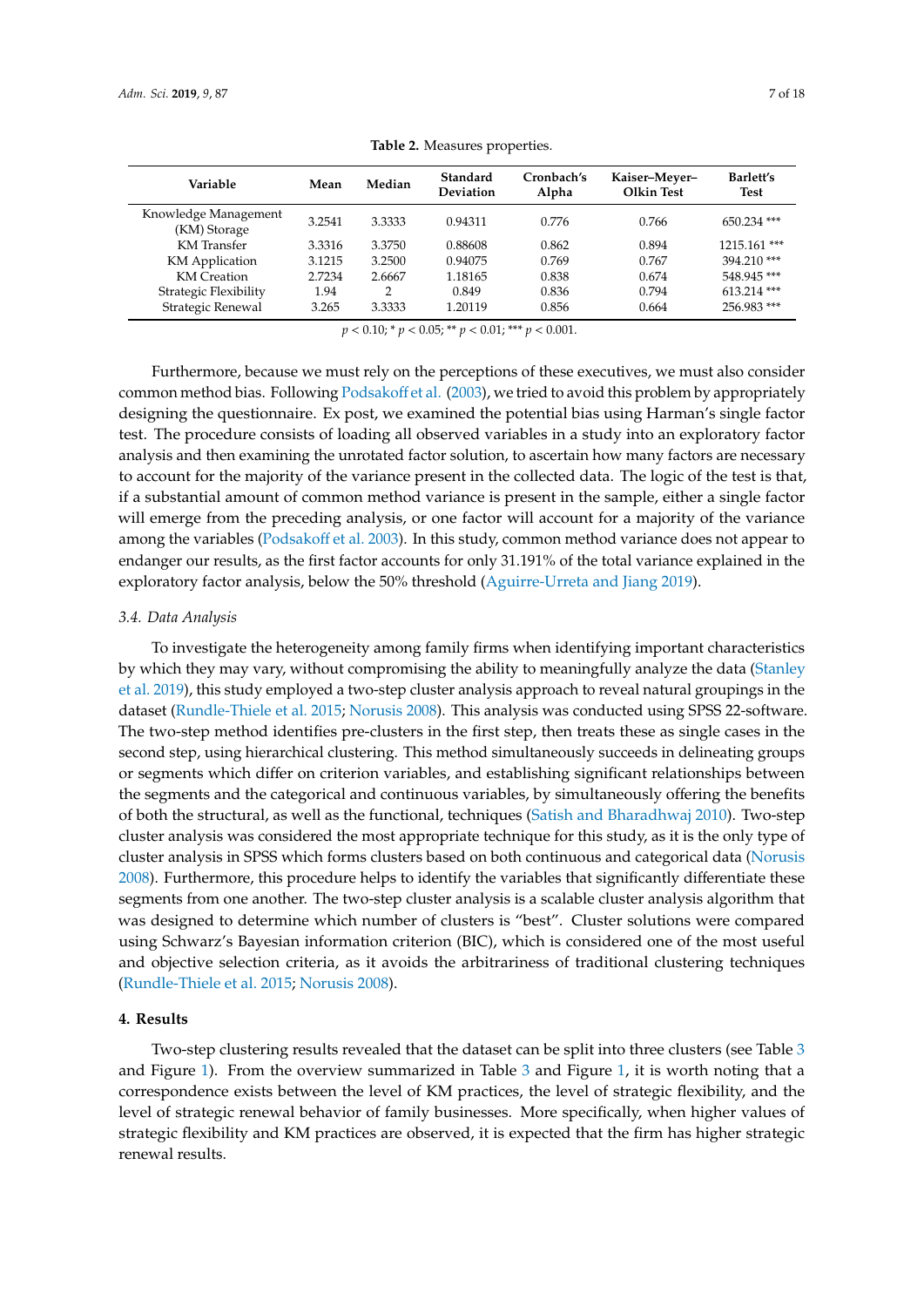<span id="page-7-0"></span>

| Cluster       | N   | % of Total            | Variables Evaluated   |                    |      |
|---------------|-----|-----------------------|-----------------------|--------------------|------|
|               |     |                       | <b>KM</b> Transfer    | 3.78               |      |
|               |     |                       | <b>KM</b> Application | 3.55               |      |
| 1             |     | 39.22                 | <b>KM</b> Storage     | 3.65               |      |
|               | 113 |                       | <b>KM</b> Creation    | 3.07               |      |
|               |     |                       | Strategic Renewal     | 3.92               |      |
|               |     |                       | Strategic Flexibility | 3.00               |      |
|               |     |                       |                       | <b>KM</b> Transfer | 3.39 |
|               |     | <b>KM</b> Application | 3.22                  |                    |      |
| $\mathcal{P}$ | 80  | 27.78                 | <b>KM</b> Storage     | 3.21               |      |
|               |     |                       | <b>KM</b> Creation    | 2.98               |      |
|               |     |                       | Strategic Renewal     | 3.51               |      |
|               |     |                       | Strategic Flexibility | 2.00               |      |
|               |     |                       | <b>KM</b> Transfer    | 2.91               |      |
|               |     |                       | KM Application        | 2.70               |      |
|               |     |                       | <b>KM</b> Storage     | 2.95               |      |
| 3<br>95       | 33  | <b>KM</b> Creation    | 2.32                  |                    |      |
|               |     |                       | Strategic Renewal     | 2.54               |      |
|               |     |                       | Strategic Flexibility | 1.00               |      |
| Total         | 288 | 100                   |                       |                    |      |

Total 288 100

Table 3. Two-step clustering analysis results.

<span id="page-7-1"></span>

**Figure 1.** Two-step clustering analysis results. **Figure 1.** Two-step clustering analysis results.

Furthermore, an analysis of variance (ANOVA) test allowed us to confirm that significant Furthermore, an analysis of variance (ANOVA) test allowed us to confirm that significant differences amongst the three clusters exist (see Table [4](#page-8-0)). Thus, the results show that the different differences amongst the three clusters exist (see Table 4). Thus, the results show that the different groups of family firms identified are heterogeneous in the management of their strategic flexibility groups of family firms identified are heterogeneous in the management of their strategic flexibility and KM practices to be more entrepreneurial. The hypothesis proposed is therefore accepted.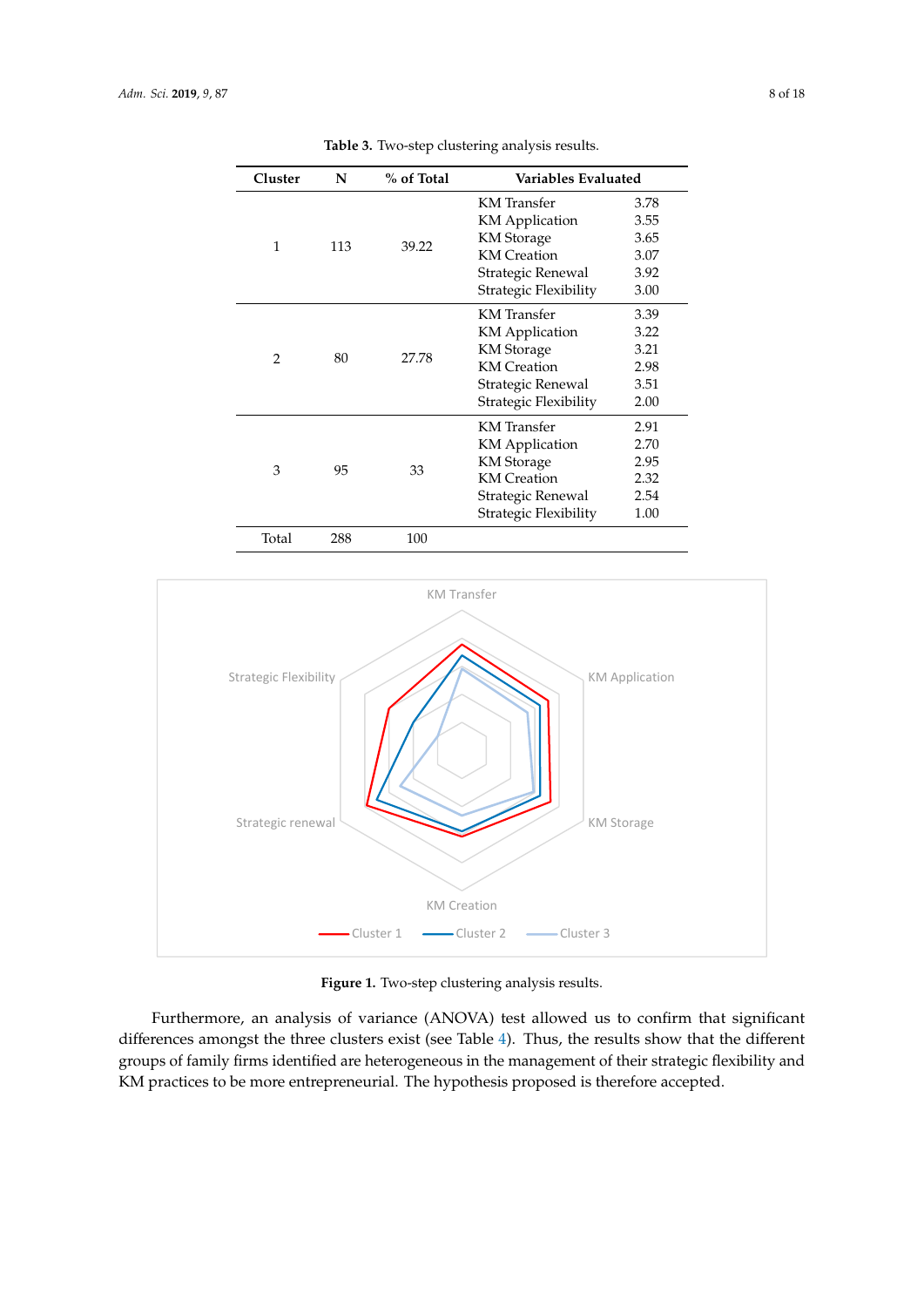<span id="page-8-0"></span>

|                       | F      | Sig.  |
|-----------------------|--------|-------|
| <b>KM</b> Transfer    | 29,937 | 0.000 |
| <b>KM</b> Application | 25,110 | 0.000 |
| <b>KM</b> Storage     | 15,714 | 0.000 |
| <b>KM</b> Creation    | 12,205 | 0.000 |
| Strategic Renewal     | 47,839 | 0.000 |

**Table 4.** Analysis of variance (ANOVA) test results.

Table [5](#page-8-1) summarizes the main characteristics of these three heterogeneous clusters, with regards to the CEO and board characteristics, as well as the generational stage of the company. Each of the clusters is described below.

<span id="page-8-1"></span>

|                          | Variable                  | Cluster 1 | Cluster 2 | Cluster 3 |
|--------------------------|---------------------------|-----------|-----------|-----------|
|                          | Yes                       | 36.3      | 33.1      | 18.5      |
| CEO Founder              | No                        | 63.7      | 66.9      | 81.5      |
|                          | Total                     | 100       | 100       | 100       |
|                          | Yes                       | 92.9      | 85.1      | 88.9      |
| Family CEO               | No                        | 7.1       | 14.9      | 11.1      |
|                          | Total                     | 100       | 100       | 100       |
| CEO with a university    | Yes                       | 68.1      | 69.4      | 59.3      |
| degree                   | No                        | 31.9      | 30.6      | 40.7      |
|                          | Total                     | 100       | 100       | 100       |
|                          | Yes                       | 38.9      | 41.3      | 22.2      |
| Board of directors       | No                        | 61.1      | 58.7      | 77.8      |
|                          | Total                     | 100       | 100       | 100       |
| Second family generation | Yes                       | 40.7      | 36.4      | 38.9      |
| involvement in the       | No                        | 59.3      | 63.6      | 61.1      |
| management team          | Total                     | 100       | 100       | 100       |
|                          | Small                     | 78.9      | 93.8      | 92        |
| <b>Size</b>              | Medium                    | 21.1      | 6.3       | 8         |
|                          | Total                     | 100       | 100       | 100       |
|                          | Service                   | 35.8      | 33.7      | 39.8      |
| Type of activity         | Industry and Construction | 64.2      | 66.3      | 60.2      |
|                          | Total                     | 100       | 100       | 100       |
| Average age              |                           | 22.1      | 23.86     | 25.36     |

**Table 5.** Cluster characteristics.

The first cluster is the highest (n 113), and it identifies the "proactive family business". Businesses that compose this cluster are intensively active in all KM practices, and exhibit higher flexible responses and strategic renewal actions. That is, family firms of this cluster promote a knowledge-creating culture comprising the implementation of persistent KM practices, that delves into the communication channels or information filters which provide integrated repertoires for action increasing the organizational memory of the firm. This cluster is dominated by small and younger enterprises with international activity. Among the three clusters identified, this cluster contains the highest proportion of CEO founders (36.3%) or family CEOs (92.9%), who in most cases hold a university degree (68.2%). Furthermore, it is also the cluster that has the highest proportion of second family generation involvement in the management team of the firm. The data suggest an open, flexible, and responsive strategy, or, in other words, a proactive strategy. Family firms that compose this cluster are willing to learn and have the ability not only to hold multiple interpretations simultaneously, but also to incorporate them into the strategy process. Such behavior is especially important when an environment is too unstable or complex to comprehend, or too imposing to defy.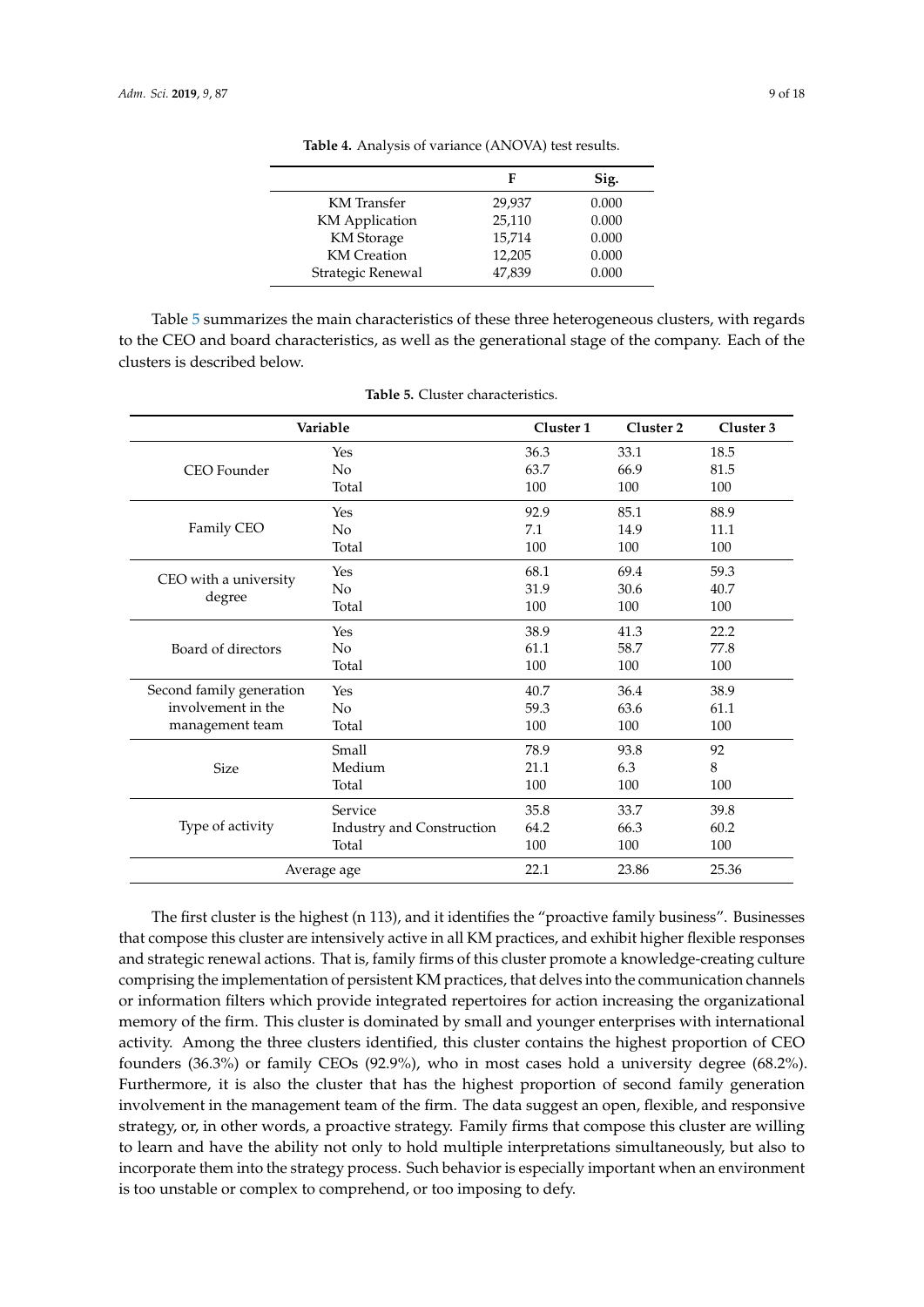Representing the smallest group (n 80), the second cluster could be identified as "transitional or adaptive family firms". Family firms that compose this cluster have middling values of KM practices and strategic flexibility, with less emphasis on strategic renewal goals than cluster 1. This cluster does not markedly differ from cluster 1 with regard to the proportion of CEO founders (39.1%) and its academic formation (69.4%). However, cluster 2 is be markedly different from the other clusters regarding the degree of professionalization of the family firms that compose it. Data show that cluster 2 has a smaller percentage of directors and managers who are family members. Furthermore, there is less second-generation involvement in the management team (36.4%), as well as a higher proportion in the board of directors (41.3%). These characteristics suggest a higher degree of professionalization, that could affect the strategic process. In this respect, strategy participation could be more widespread, with decentralized decision-making, and broader learning attitudes for promoting cultures and strategic actions which are more predisposed to creativity. This statement can be justified in light of the values of KM practices—the data show that KM creation practices present values very close to those obtained in cluster 1 (2.88 and 3.07, respectively).

The third cluster (n 95) comprises "rigid family firms". They have the smallest level of strategic renewal and strategic flexibility values. Unlike the other clusters, this one contains family firms that place less emphasis on the implementation of KM practices—the lowest values of KM transfer, application, and creation practices were identified—and a limited implementation of KM storage practices. These results suggest the lack of an elaborated strategy for managing knowledge. This cluster contains the ancient enterprises and the lowest proportion of CEO founders (18.5%), as well as the lowest proportion of respondents with a university degree. The small proportion of CEO founders could suggest less cohesiveness and emotional attachment among family members, that could affect the capacity of the firms that compose this cluster to transfer, apply, and create knowledge-based resources. The presence of family CEOs is greater than in cluster 2, which suggests a desire to preserve the status quo and resist changes, preserving a closed company culture that blocks new ideas and change. This is because family traditions may create strong path dependencies that inhibit a family firm's adaptability, thus limiting the strategic flexibility response of the firm. Furthermore, cluster 3 has the lowest percentage of board of directors (22.2%).

# **5. Discussion**

The results obtained in this study make several theoretical contributions to the research in this field and have practical implications for family firms. Firstly, they contribute to the family firm and entrepreneurship literature, usually focused on the differences between family and non-family firms, by providing empirical evidence that increases our understanding of how family firms manage their strategies for achieving strategic renewal goals. In particular, this study makes a step forward by examining how strategic flexibility and knowledge management together enable and constrain strategic renewal. The results obtained in the study suggest a central role for both strategic flexibility and KM practices in supporting the strategic renewal process. This result is in line with previous studies that have explored the effect of either of these drivers in isolation, suggesting that either knowledge management, by reducing error in decision-making (Pérez-Pé[rez and Hern](#page-15-2)ández-Linares [2020;](#page-15-2) [Klammer et al.](#page-15-3) [2017\)](#page-15-3), or the implementation of flexibility actions to respond to opportunities or threats (Pé[rez-P](#page-15-14)érez et al. [2019;](#page-15-14) [Broekaert et al.](#page-13-12) [2016;](#page-13-12) [Roberts and Stockport](#page-15-13) [2009\)](#page-15-13), enable the development of firm's strategic renewal goals. Thus, organizations should realize the importance of promoting both of them to achieve growth and development through the potential of strategic renewal [\(Jain and Moreno](#page-15-20) [2015;](#page-15-20) [Crossan and Berdrow](#page-13-4) [2003\)](#page-13-4). This study is particularly relevant for SMEs, given the special challenges they face adapting to environmental changes with their limited resources [\(Drnevich and Kriauciunas](#page-14-19) [2011\)](#page-14-19).

Secondly, in line with previous studies [\(Stanley et al.](#page-16-8) [2019;](#page-16-8) [Randolph et al.](#page-15-21) [2017;](#page-15-21) Pé[rez-P](#page-15-14)érez [et al.](#page-15-14) [2019;](#page-15-14) [Chrisman et al.](#page-13-18) [2015;](#page-13-18) [Chrisman et al.](#page-13-19) [2012\)](#page-13-19), the gathered evidence of this exploratory study confirms the existence of heterogeneity among the family firms population. Our findings suggest that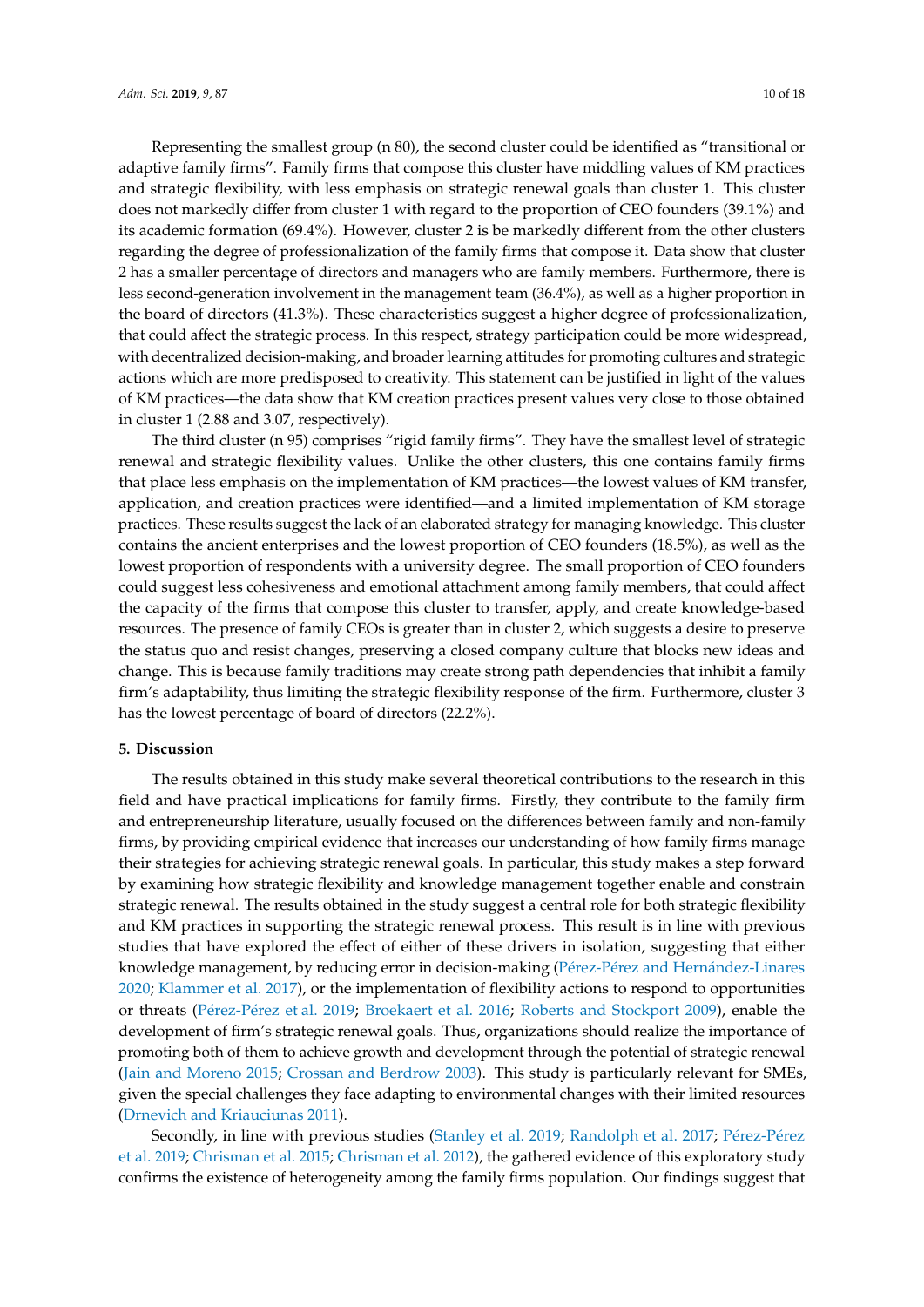the varied strategic renewal orientations of family firms are impacted by the CEO's characteristics [\(Nadkarni and Herrmann](#page-15-16) [2010\)](#page-15-16), the level of family involvement [\(Glaser et al.](#page-14-20) [2015\)](#page-14-20) and the firm's unique capabilities of acquiring and promoting knowledge (Pérez-Pé[rez and Hern](#page-15-2)ández-Linares [2020\)](#page-15-2). This is a relevant finding, that can offer some counterbalance to those studies that tend to study family businesses as a homogeneous entity, thus instigating further discussion of family firm heterogeneity. For example, the higher presence of CEO founder and family board members among proactive and transitional family firm clusters could suggest that renewal benefits from the active involvement of the owner (Pérez-Pé[rez and Hern](#page-15-2)ández-Linares [2020\)](#page-15-2), who can take an active resource role in triggering and supporting change. Owners, as the SEW model proposes, can act as catalysts for the renewal process [\(Sievinen et al.](#page-16-21) [2019;](#page-16-21) Huff [et al.](#page-14-21) [1992\)](#page-14-21) by making, for example, symbolic acts to stabilize disruptive managerial actions, facilitating strategy renewal implementation, or promoting knowledge management practices that create commitment to the new strategic direction. In this vein, our exploratory results suggest that KM application and KM transfer practices appear relevant for businesses attempting to become more entrepreneurial. It is consistent with previous research that sustains that organizations should demonstrate a willingness to learn in order to foster strategic renewal (i.e., [Klammer et al.](#page-15-3) [2017\)](#page-15-3). Firms that promote knowledge management practices tend to execute a higher degree of strategic renewal, in contrast, firms that are resistant to learning tend to struggle to successfully renew their strategies. This result offers valuable managerial information by adding to the understanding of the most effective KM practices to promote strategic flexibility in influencing strategic renewal results. Based on the results, managers might promote different mechanisms, based on routines or norms, to share, disseminate, and replicate information, maintaining an organizational memory of existing knowledge of the firm that supports the long-term orientation of family firms.

In addition, this paper has practical implications. Firstly, this study could serve as guidelines in the decision-making process for family firms' managers interested in promoting strategic renewal goals through flexibility and KM practices. More precisely, managers could identify their own characteristics and behaviours by identifying the cluster their enterprises could be positioned in. In this vein, managers from the "rigid family firms" cluster should change their views related to KM practices and flexibility. Firms from "transitional or adaptative family firms" cluster are progressing in the correct way, and they should invest in KM practices. Finally, firms from "proactive family firms" cluster should continue with their policies.

Besides the theoretical and practical contributions noted earlier, this article is not exempt from limitations. The study's main potential limitations are its cross-sectional design and the use of subjective measures. In addition, this research is exploratory in nature, and it is limited to only one country (Spain). Finally, the generalizability of our findings is also limited by the nature of the samples used in this study (SMEs), and it remains for future studies to determine whether these results will be similar for larger companies.

#### **6. Conclusions**

This study aimed to explore how family firms pursue strategies that promote strategic flexibility and knowledge-management (KM) practices to respond to strategic-renewal goals. Specifically, by developing an exploratory research, the following research question was answered: Are there heterogenetic groups of family firms in terms of knowledge management, strategic flexibility and strategic renewal goals? To explore this research question, this study used survey data from a sample of 288 Spanish family SMEs, and applied a novel data-mining tool called two-step cluster analysis using Schwarz's Bayesian Criterion (BIC), whereas an ANOVA test allowed us to confirm the heterogeneity of the groups of family firms identified. The results of the study revealed that the data set could be split into the three following clusters:

(1) Proactive family firms: a cluster composed of open and flexible firms that usually have international activity and a strong family ownership structure. These firms are intensively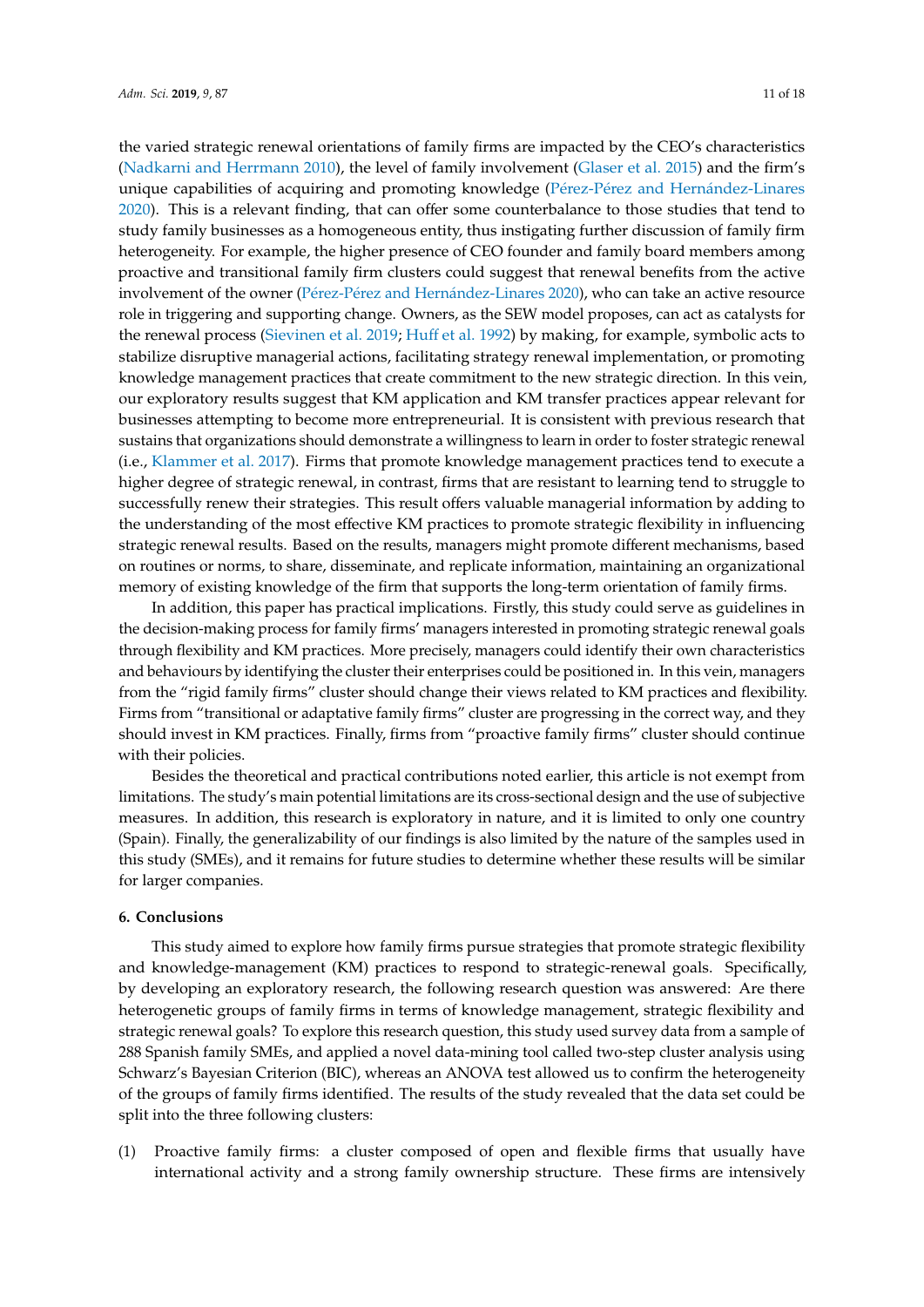active in all KM practices, and exhibit higher rates of flexible responses and strategic renewal actions, thus defining firms that are willing to learn.

- (2) Transitional or Adaptive family firms: a cluster composed of family firms that have a higher degree of professionalization, and emphasize KM transfer and KM application. Among these firms, strategic participation could be more widespread, with decentralized decision-making and broader learning attitudes, to promote cultures and strategic actions that are more predisposed to creativity.
- (3) Rigid family firms: a cluster composed of family firms that place less emphasis on the implementation of KM practices, and exhibit lower flexible responses and strategic renewal. These firms lack an elaborated strategy for managing knowledge, which could suggest less cohesiveness and emotional attachment among family members, affecting the capacity of the firms that compose this cluster to transfer, apply, and create knowledge-based resources.

Future studies could complement this exploratory research by using other methodologies that explain causality. For example, the influence of the owners' behaviour could be empirically evaluated in its temporal context by future studies [\(Ahn et al.](#page-12-5) [2017\)](#page-12-5). In addition, it would be interesting to explore if employee diversity [\(Bogers et al.](#page-13-20) [2018\)](#page-13-20) or the succession process of family firms affects the enhancement of a learning culture that promotes KM practices and strategic renewal processes. Hence, extending our research to other Western European Countries and cultural contexts would enrich our results.

**Author Contributions:** Conceptualization, M.P.-P., M.C.L.-F., and M.O.; Data collection, M.P.-P., M.C.L.-F., and M.O.; Methodology, M.P.-P.; Writing—Original Draft Preparation, M.P.-P.; Writing—Review & Editing, M.P.-P., M.C.L.-F., and M.O.; Funding Acquisition, M.C.L.-F. All authors discussed the results and contributed to the final manuscript.

**Funding:** The founding sponsors had no role in the design of the study; in the collection, analyses, or interpretation of data; in the writing of the manuscript, or in the decision to publish the results.

**Acknowledgments:** Authors acknowledge the financial support from the 2016 Emerging Group Project of Vice President for Research and Knowledge Transfer at the University of Cantabria and from the Santander Chair in Family Business (University of Cantabria).

**Conflicts of Interest:** The author(s) declare no potential conflicts of interest with respect to the research, authorship, and/or publication of this article.

# <span id="page-11-0"></span>**Appendix A**

| <b>KM</b> Transfer |                                                                                                                                                                     |  |  |  |
|--------------------|---------------------------------------------------------------------------------------------------------------------------------------------------------------------|--|--|--|
| Item 1             | Information technologies (internet, intranet, e-mail, etc.) are used, in order to encourage<br>information flows and improve employees' communication               |  |  |  |
| Item 2             | The firm's objectives and goals are clearly communicated to all the organizational members                                                                          |  |  |  |
| Item 3             | There are frequent, well-distributed internal reports that inform employees about the firm's<br>progress                                                            |  |  |  |
| Item 4             | There are periodical meetings in which employees are informed about the new initiatives that<br>have been implemented                                               |  |  |  |
| Item 5             | There are formal mechanisms that guarantee best practices to be shared in the firm (for instance,<br>among departments or business areas)                           |  |  |  |
| Item 6             | There are projects with interdisciplinary teams to share knowledge                                                                                                  |  |  |  |
| Item 7             | There are employees that compile suggestions from other employees, customers, and suppliers,<br>and produce structured reports to distribute throughout the company |  |  |  |
| Item 8             | There are communities of practices or learning groups to share knowledge and experiences                                                                            |  |  |  |

**Table A1.** Knowledge Management Practices.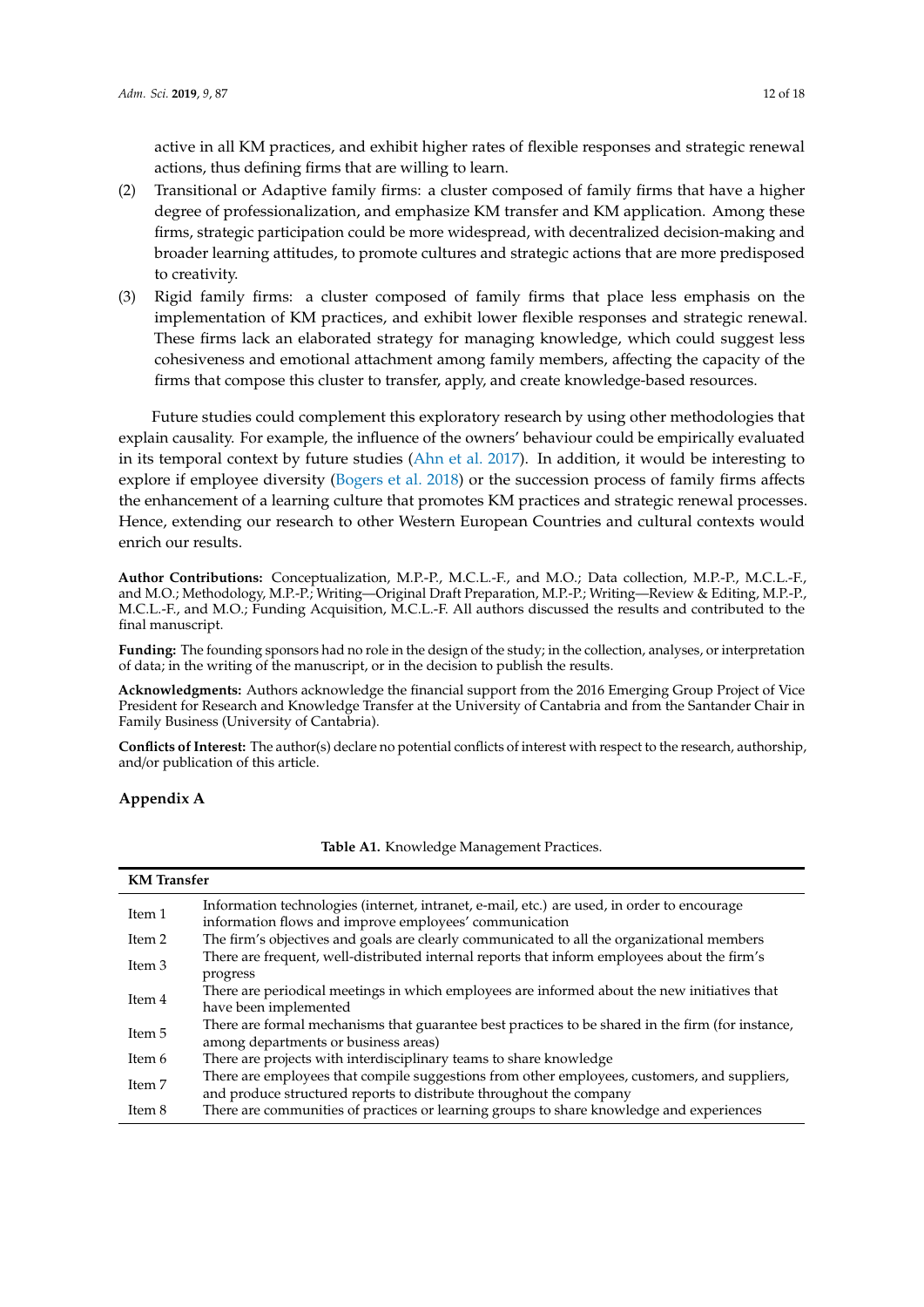#### **Table A1.** *Cont*.

| <b>KM Application</b>        |                                                                                                                                                                        |  |  |  |
|------------------------------|------------------------------------------------------------------------------------------------------------------------------------------------------------------------|--|--|--|
| Item 1                       | All the employees have access to relevant information and key knowledge within the firm                                                                                |  |  |  |
| Item 2                       | There are interdisciplinary teams with autonomy to apply and integrate knowledge                                                                                       |  |  |  |
| Item 3                       | Suggestions from employees, customers, or suppliers are frequently incorporated into products,<br>processes, or services                                               |  |  |  |
| Item 4                       | Knowledge that has been created is structured in independent modules, which allow for its<br>integration or separation to create different applications and new usages |  |  |  |
| <b>KM Storage</b>            |                                                                                                                                                                        |  |  |  |
| Item 1                       | Organizational processes are codified and documented in manuals or other types of devices                                                                              |  |  |  |
| Item 2                       | There are databases that allow employees to use knowledge and experiences that have previously<br>been loaded into the databases                                       |  |  |  |
| Item 3                       | It is possible to access knowledge repositories, databases, and documents through some kind of<br>internal computer network (for instance, an intranet)                |  |  |  |
| Item 4                       | Databases are frequently updated                                                                                                                                       |  |  |  |
| Item 5                       | There are databases with updated information about customers                                                                                                           |  |  |  |
| Item 6                       | There are procedural guidelines, manuals, or books including problems that have been solved<br>successfully                                                            |  |  |  |
| <b>KM</b> Creation           |                                                                                                                                                                        |  |  |  |
| Item 1                       | There is a strong commitment (for example, training, equipment) to depend on internal R&D<br>activities to develop or improve technologies (products, processes)       |  |  |  |
| Item 2                       | There is a strong investment in R&D activities to develop or improve technologies internally<br>(products, processes)                                                  |  |  |  |
| Item 3                       | There is a strong commitment to maintain a highly qualified R&D unit to internally develop or<br>improve technologies (products, processes)                            |  |  |  |
| <b>Strategic Flexibility</b> |                                                                                                                                                                        |  |  |  |
| Item 1                       | Our strategy emphasizes exploiting new opportunities arising from environmental variability                                                                            |  |  |  |
| Item 2                       | Our strategy reflects a high level of flexibility in managing political, economic, and financial risks                                                                 |  |  |  |
| Item 3                       | Our strategy emphasizes versatility and empowerment in allocating human resources                                                                                      |  |  |  |
| Item 4                       | We frequently change our strategies and structures to derive benefits from environmental changes                                                                       |  |  |  |
| <b>Strategic Renewal</b>     |                                                                                                                                                                        |  |  |  |
| Item 1                       | We have divested several unprofitable units                                                                                                                            |  |  |  |
| Item 2                       | Our organization has changed its strategy for each unit                                                                                                                |  |  |  |
| Item 3                       | We have initiated several programs to improve the productivity of our units                                                                                            |  |  |  |
| Item 4                       | We have reorganized operations to ensure increased coordination and communication among units                                                                          |  |  |  |
| Item 5                       | Our organization has renewed the portfolio of activities within units                                                                                                  |  |  |  |

#### **References**

- <span id="page-12-6"></span>Aguirre-Urreta, Miguel I., and Hu Jiang. 2019. Detecting Common Method Bias: Performance of the Harman's Single-Factor Test. *ACM SIGMIS Database: the DATABASE for Advances in Information Systems* 50: 45–70. [\[CrossRef\]](http://dx.doi.org/10.1145/3330472.3330477)
- <span id="page-12-5"></span>Ahn, Joon Mo, Tim Minshall, and Letizia Mortara. 2017. Understanding the human side of openness: The fit between open innovation modes and CEO characteristics. *R&D Management* 47: 727–40.
- <span id="page-12-3"></span>Andersén, Jim. 2015. The absorptive capacity of family firms: How familiness affects potential and realized absorptive capacity. *Journal of Family Business Management* 5: 73–89. [\[CrossRef\]](http://dx.doi.org/10.1108/JFBM-05-2014-0012)
- <span id="page-12-4"></span>Aragón-Correa, J. Alberto, Víctor J. García-Morales, and Eulogio Cordón-Pozo. 2007. Leadership and organizational learning's role on innovation and performance: Lessons from Spain. *Industrial Marketing Management* 36: 349–59. [\[CrossRef\]](http://dx.doi.org/10.1016/j.indmarman.2005.09.006)
- <span id="page-12-0"></span>Bamel, Umesh Khumar, and Nisha Bamel. 2018. Organizational resources, KM process capability and strategic flexibility: A dynamic resource-capability perspective. *Journal of Knowledge Management* 22: 1555–72. [\[CrossRef\]](http://dx.doi.org/10.1108/JKM-10-2017-0460)
- <span id="page-12-1"></span>Basco, Rodrigo, and María José Pérez Rodríguez. 2009. Studying the family enterprise holistically: Evidence for integrated family and business systems. *Family Business Review* 22: 82–95. [\[CrossRef\]](http://dx.doi.org/10.1177/0894486508327824)
- <span id="page-12-2"></span>Ben-Menahem, Shiko M., Zenlin Kwee, Henk W. Volberda, and Frans A. J. Van Den Bosch. 2013. Strategic renewal over time: the enabling role of potential absorptive capacity in aligning internal and external rates of change. *Long Range Planning* 46: 216–35. [\[CrossRef\]](http://dx.doi.org/10.1016/j.lrp.2012.09.012)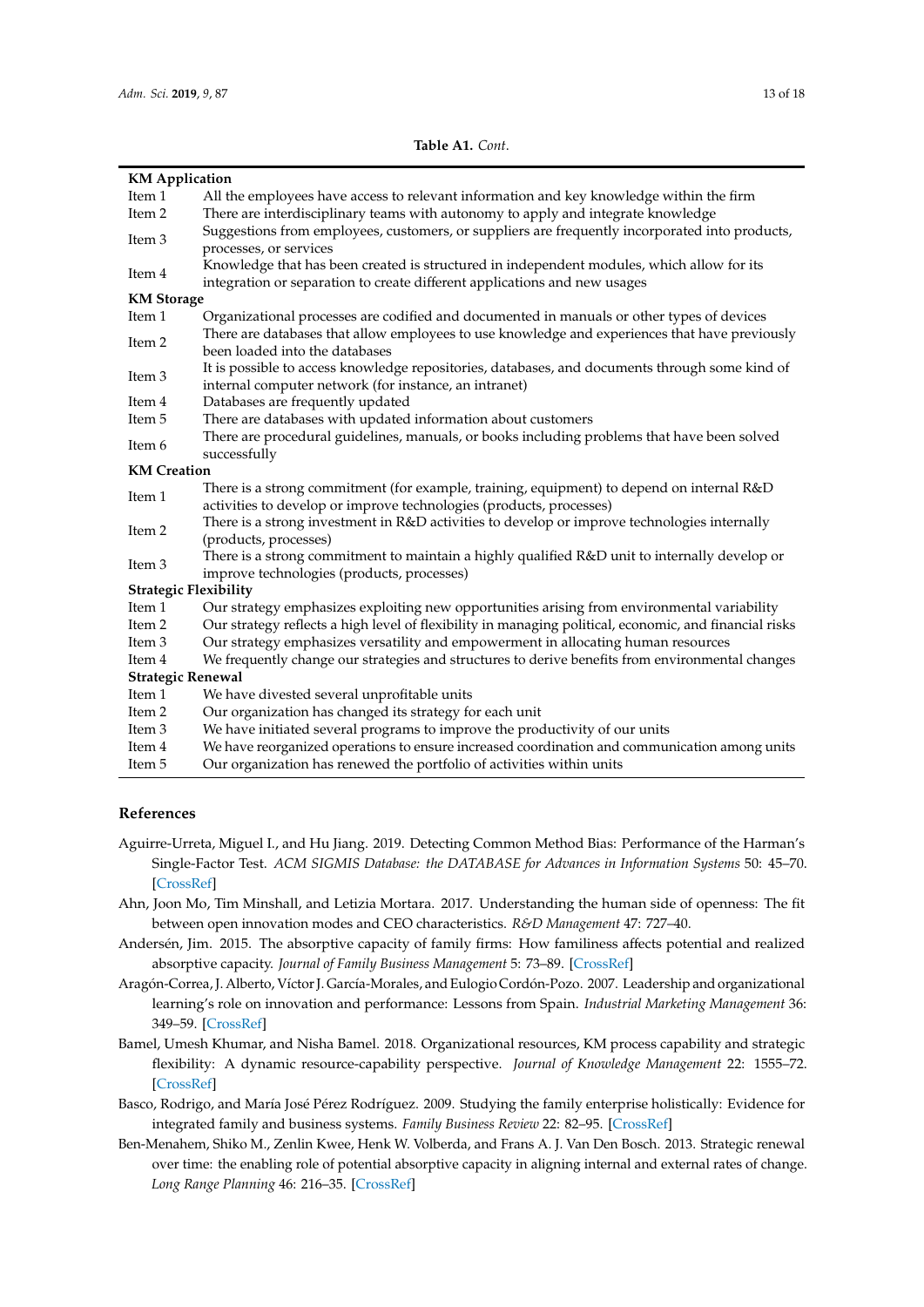- <span id="page-13-9"></span>Biscotti, Anna Maria, Eugenio D'Amico, and Filippo Monge. 2018. Do environmental management systems affect the knowledge management process? The impact on the learning evolution and the relevance of organisational context. *Journal of Knowledge Management* 22: 603–20. [\[CrossRef\]](http://dx.doi.org/10.1108/JKM-08-2017-0344)
- <span id="page-13-20"></span>Bogers, Marcel, Nicolai J. Foss, and Jacob Lyngsie. 2018. The "human side" of open innovation: The role of employee diversity in firm-level openness. *Research Policy* 47: 218–31. [\[CrossRef\]](http://dx.doi.org/10.1016/j.respol.2017.10.012)
- <span id="page-13-2"></span>Bojica, AnaMaria, María delMar Fuentes-Fuentes, and Virginia Fernández Pérez. 2017. Corporate entrepreneurship and codification of the knowledge acquired from strategic partners in SMEs. *Journal of Small Business Management* 55: 205–30. [\[CrossRef\]](http://dx.doi.org/10.1111/jsbm.12310)
- <span id="page-13-13"></span>Brettel, Malte, and Jessica Denise Rottenberger. 2013. Examining the link between entrepreneurial orientation and learning processes in small and medium-sized enterprises. *Journal of Small Business Management* 51: 471–90. [\[CrossRef\]](http://dx.doi.org/10.1111/jsbm.12002)
- <span id="page-13-12"></span>Broekaert, Wouter, Petra Andries, and Koenraad Debackere. 2016. Innovation processes in family firms: The relevance of organizational flexibility. *Small Business Economics* 47: 771–85. [\[CrossRef\]](http://dx.doi.org/10.1007/s11187-016-9760-7)
- <span id="page-13-6"></span>Brozovic, Danilo. 2016. Strategic flexibility: A review of the literature. *International Journal of Management Reviews* 20: 3–31. [\[CrossRef\]](http://dx.doi.org/10.1111/ijmr.12111)
- <span id="page-13-17"></span>Burgers, J. Henri, and Jeffrey G. Covin. 2016. The contingent effects of differentiation and integration on corporate entrepreneurship. *Strategic Management Journal* 37: 521–40. [\[CrossRef\]](http://dx.doi.org/10.1002/smj.2343)
- <span id="page-13-8"></span>Calvo-Mora, Arturo, Antonio Navarro-García, Manuel Rey-Moreno, and Rafael Periañez-Cristobal. 2016. Excellence management practices, knowledge management and key business results in large organisations and SMEs: A multi-group analysis. *European Management Journal* 34: 661–73. [\[CrossRef\]](http://dx.doi.org/10.1016/j.emj.2016.06.005)
- <span id="page-13-15"></span>Casillas, Jose C., Ana M. Moreno, and Jose L. Barbero. 2010. A configurational approach of the relationship between entrepreneurial orientation and growth of family firms. *Family Business Review* 23: 27–44. [\[CrossRef\]](http://dx.doi.org/10.1177/0894486509345159)
- <span id="page-13-0"></span>Chen, Yang, Yi Wang, Saggi Nevo, Jose Benitez, and Gang Kou. 2017. Improving strategic flexibility with information technologies: Insights for firm performance in an emerging economy. *Journal of Information Technology* 32: 10–25. [\[CrossRef\]](http://dx.doi.org/10.1057/jit.2015.26)
- <span id="page-13-11"></span>Chirico, Francesco, and Carlo Salvato. 2016. Knowledge internalization and product development in family firms: When relational and affective factors matter. *Entrepreneurship Theory and Practice* 40: 201–29. [\[CrossRef\]](http://dx.doi.org/10.1111/etap.12114)
- <span id="page-13-18"></span>Chrisman, James J., Hanqing Fang, Josip Kotlar, and Alfredo De Massis. 2015. A note on family influence and the adoption of discontinuous technologies in family firms. *Journal of Product Innovation Management* 32: 384–88. [\[CrossRef\]](http://dx.doi.org/10.1111/jpim.12206)
- <span id="page-13-19"></span>Chrisman, James J., Jess H. Chua, Allison W. Pearson, and Tim Barnett. 2012. Family involvement, family influence, and family centered non economic goals in small firms. *Entrepreneurship Theory and Practice* 36: 267–93. [\[CrossRef\]](http://dx.doi.org/10.1111/j.1540-6520.2010.00407.x)
- <span id="page-13-10"></span>Chrisman, James J., Jess. H. Chua, and Pramodita Sharma. 2005. Trends and directions in the development of a strategic management theory of the family firm. *Entrepreneurship Theory and Practice* 29: 555–75. [\[CrossRef\]](http://dx.doi.org/10.1111/j.1540-6520.2005.00098.x)
- <span id="page-13-16"></span>Chua, Jess H., James J. Chrisman, and Pramodita Sharma. 1999. Defining the family business by behavior. *Entrepreneurship Theory and Practice* 23: 19–39. [\[CrossRef\]](http://dx.doi.org/10.1177/104225879902300402)
- <span id="page-13-7"></span>Combe, Ian A., John M. Rudd, Peter S. H. Leeflang, and Gordon E. Greenley. 2012. Antecedents to strategic flexibility: Management cognition, firm resources and strategic options. *European Journal of Marketing* 46: 1320–39. [\[CrossRef\]](http://dx.doi.org/10.1108/03090561211248053)
- <span id="page-13-14"></span>Cooper, Marjorie J., Nancy B. Upton, and Samuel L. Seaman. 2005. Customer relationship management: A comparative analysis of family and nonfamily business practices. *Journal of Small Business Management* 43: 242–56. [\[CrossRef\]](http://dx.doi.org/10.1111/j.1540-627X.2005.00136.x)
- <span id="page-13-4"></span>Crossan, Mary M., and Iris Berdrow. 2003. Organizational learning and strategic renewal. *Strategic Management Journal* 24: 1087–105. [\[CrossRef\]](http://dx.doi.org/10.1002/smj.342)
- <span id="page-13-5"></span>Crossan, Mary M., Henry W. Lance, and Roderick E. White. 1999. An organizational learning framework: From intuition to institution. *Academy of Management Review* 24: 522–37. [\[CrossRef\]](http://dx.doi.org/10.5465/amr.1999.2202135)
- <span id="page-13-3"></span>Dekker, Julie C., Nadine Lybaert, Tensie Steijvers, Benoit Depaire, and Roger Mercken. 2013. Family firm types based on the professionalization construct: Exploratory research. *Family Business Review* 26: 81–99. [\[CrossRef\]](http://dx.doi.org/10.1177/0894486512445614)
- <span id="page-13-1"></span>Del Giudice, Manlio, and Maria Rosaria Della Peruta. 2016. The impact of IT-based knowledge management systems on internal venturing and innovation: A structural equation modeling approach to corporate performance. *Journal of Knowledge Management* 20: 484–98. [\[CrossRef\]](http://dx.doi.org/10.1108/JKM-07-2015-0257)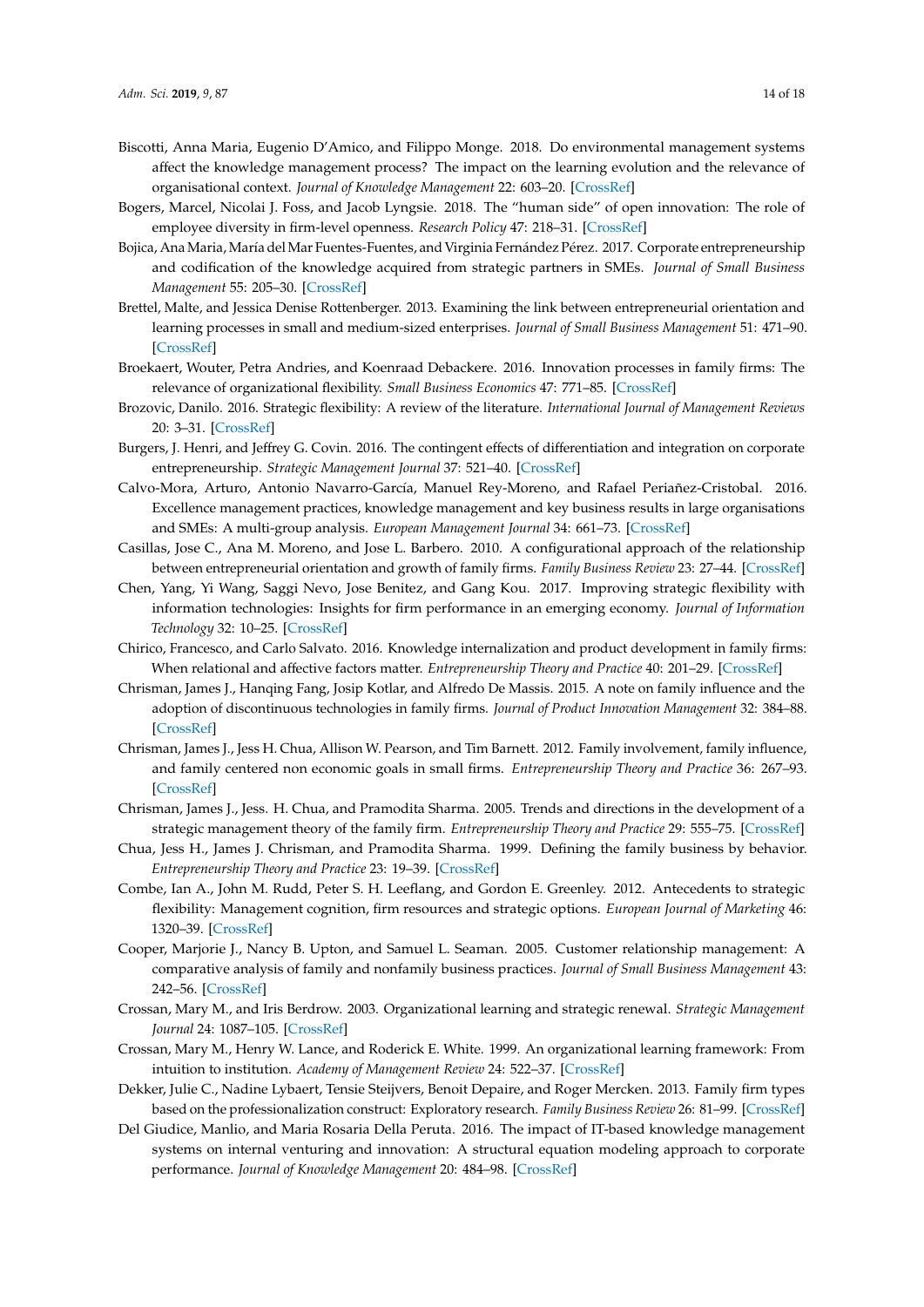- <span id="page-14-1"></span>Del Giudice, Manlio, Maria Rosaria Della Peruta, and Vicenzo Maggioni. 2013a. Collective knowledge and organizational routines within academic communities of practice: an empirical research on science–entrepreneurs. *Journal of the Knowledge Economy* 4: 260–78. [\[CrossRef\]](http://dx.doi.org/10.1007/s13132-013-0158-3)
- <span id="page-14-2"></span>Del Giudice, Manlio, Maria Rosaria Della Peruta, and Vicenzo Maggioni. 2013b. The 'Right' knowledge and spin-off processes: An empirical analysis on knowledge transfer. *Journal of the Knowledge Economy* 4: 304–18. [\[CrossRef\]](http://dx.doi.org/10.1007/s13132-013-0160-9)
- <span id="page-14-12"></span>DiPasquale, Joanna, and Claire R. McInerney. 2010. Knowledge management in small-and medium-sized enterprises. *Journal of Information & Knowledge Management* 9: 341–53.
- <span id="page-14-7"></span>Donate, Mario J., and Jesús D. Sánchez de Pablo. 2015. The role of knowledge-oriented leadership in knowledge management practices and innovation. *Journal of Business Research* 68: 360–70. [\[CrossRef\]](http://dx.doi.org/10.1016/j.jbusres.2014.06.022)
- <span id="page-14-4"></span>Döring, Helge, and Peter Witt. 2019. Knowledge management in family businesses-Empirical evidence from Germany. *Knowledge Management Research & Practice*. [\[CrossRef\]](http://dx.doi.org/10.1080/14778238)
- <span id="page-14-19"></span>Drnevich, Paul L., and Aldas P. Kriauciunas. 2011. Clarifying the conditions and limits of the contributions of ordinary and dynamic capabilities to relative firm performance. *Strategic Management Journal* 32: 254–79. [\[CrossRef\]](http://dx.doi.org/10.1002/smj.882)
- <span id="page-14-15"></span>Eddleston, Kimberly A, Franz W. Kellermanns, Steven W. Floyd, Victoria L. Crittenden, and William F. Crittenden. 2013. Planning for growth: Life stage differences in family firms. *Entrepreneurship Theory and Practice* 37: 1177–202. [\[CrossRef\]](http://dx.doi.org/10.1111/etap.12002)
- <span id="page-14-8"></span>Fang, Hanqing, Josip Kotlar, Esra Memili, James J. Chrisman, and Alfredo De Massis. 2018. The pursuit of international opportunities in family firms: Generational differences and the role of knowledge-based resources. *Global Strategy Journal* 8: 136–57. [\[CrossRef\]](http://dx.doi.org/10.1002/gsj.1197)
- <span id="page-14-6"></span>Fernández-Pérez, Virginia, Antonio José Verdu-Jover, and Jose Benitez-Amado. 2013. Managerial social networks and strategic flexibility: The role of strategic orientation. *Personnel Review* 42: 134–53. [\[CrossRef\]](http://dx.doi.org/10.1108/00483481311309357)
- <span id="page-14-3"></span>Gavana, Giovanna, Pietro Gottardo, and Anna M. Moisello. 2019. What Form of Visibility Affects Earnings Management? Evidence from Italian Family and Non-Family Firms. *Administrative Sciences* 9: 20. [\[CrossRef\]](http://dx.doi.org/10.3390/admsci9010020)
- <span id="page-14-20"></span>Glaser, Lotte, Sebastian P. Fourné, and Tom Elfring. 2015. Achieving strategic renewal: The multi-level influences of top and middle managers' boundary-spanning. *Small Business Economics* 45: 305–27. [\[CrossRef\]](http://dx.doi.org/10.1007/s11187-015-9633-5)
- <span id="page-14-10"></span>Gómez-Mejía, Luis R., Katalin Takács Haynes, Manuel Núñez-Nickel, Kathyrn J. L. Jacobson, and José Moyano-Fuentes. 2007. Socioemotional wealth and business risks in family-controlled firms, evidence from Spanish olive oil mills. *Administrative Science Quarterly* 52: 106–37. [\[CrossRef\]](http://dx.doi.org/10.2189/asqu.52.1.106)
- <span id="page-14-13"></span>Gottardo, Pietro, and Anna M. Moisello. 2015. The impact of socioemotional wealth on family firms' financial performance. *Management* 13: 67–77.
- <span id="page-14-5"></span>Graves, Chris, and Jill Thomas. 2006. Internationalization of Australian family businesses: A managerial capabilities perspective. *Family Business Review* 19: 207–24. [\[CrossRef\]](http://dx.doi.org/10.1111/j.1741-6248.2006.00066.x)
- <span id="page-14-18"></span>Grewal, Rajdeep, and Patriya Tansuhaj. 2001. Building organizational capabilities for managing economic crisis: The role of market orientation and strategic flexibility. *Journal of Marketing* 65: 67–80. [\[CrossRef\]](http://dx.doi.org/10.1509/jmkg.65.2.67.18259)
- <span id="page-14-0"></span>Guo, Hai, and Zhi Cao. 2014. Strategic flexibility and SME performance in an emerging economy: A contingency perspective. *Journal of Organizational Change Management* 27: 273–98. [\[CrossRef\]](http://dx.doi.org/10.1108/JOCM-11-2012-0177)
- <span id="page-14-9"></span>Gupta, Priya D., and Sonali Bhattacharya. 2016. Impact of knowledge management processes for sustainability of small family businesses: Evidences from the brassware sector of Moradabad (India). *Journal of Information & Knowledge Management* 15: 1650040.
- <span id="page-14-17"></span>He, Zi-Lin, and Poh-Kam Wong. 2009. Knowledge interaction with manufacturing clients and innovation of knowledge-intensive business services firms. *Innovation: Management, Policy and Practice* 11: 264–78. [\[CrossRef\]](http://dx.doi.org/10.5172/impp.11.3.264)
- <span id="page-14-16"></span>Hernández-Linares, Remedios, Soumodip Sarkar, and Manuel J. Cobo. 2018. Inspecting the Achilles heel: a quantitative analysis of 50 years of family business definitions. *Scientometrics* 115: 929–51. [\[CrossRef\]](http://dx.doi.org/10.1007/s11192-018-2702-1)
- <span id="page-14-14"></span>Hernández-Perlines, Felipe. 2016. Entrepreneurial orientation in hotel industry: Multi-group analysis of quality certification. *Journal of Business Research* 69: 4714–24. [\[CrossRef\]](http://dx.doi.org/10.1016/j.jbusres.2016.04.019)
- <span id="page-14-11"></span>Higginson, Nancy. 2010. Preparing the next generation for the family business: relational factors and knowledge transfer in mother-to-daughter succession. *Journal of Management and Marketing Research* 4: 1–18.
- <span id="page-14-21"></span>Huff, James O., Anne S. Huff, and Howard Thomas. 1992. Strategic renewal and the interaction of cumulative stress and inertia. *Strategic Management Journal* 13: 55–75. [\[CrossRef\]](http://dx.doi.org/10.1002/smj.4250131006)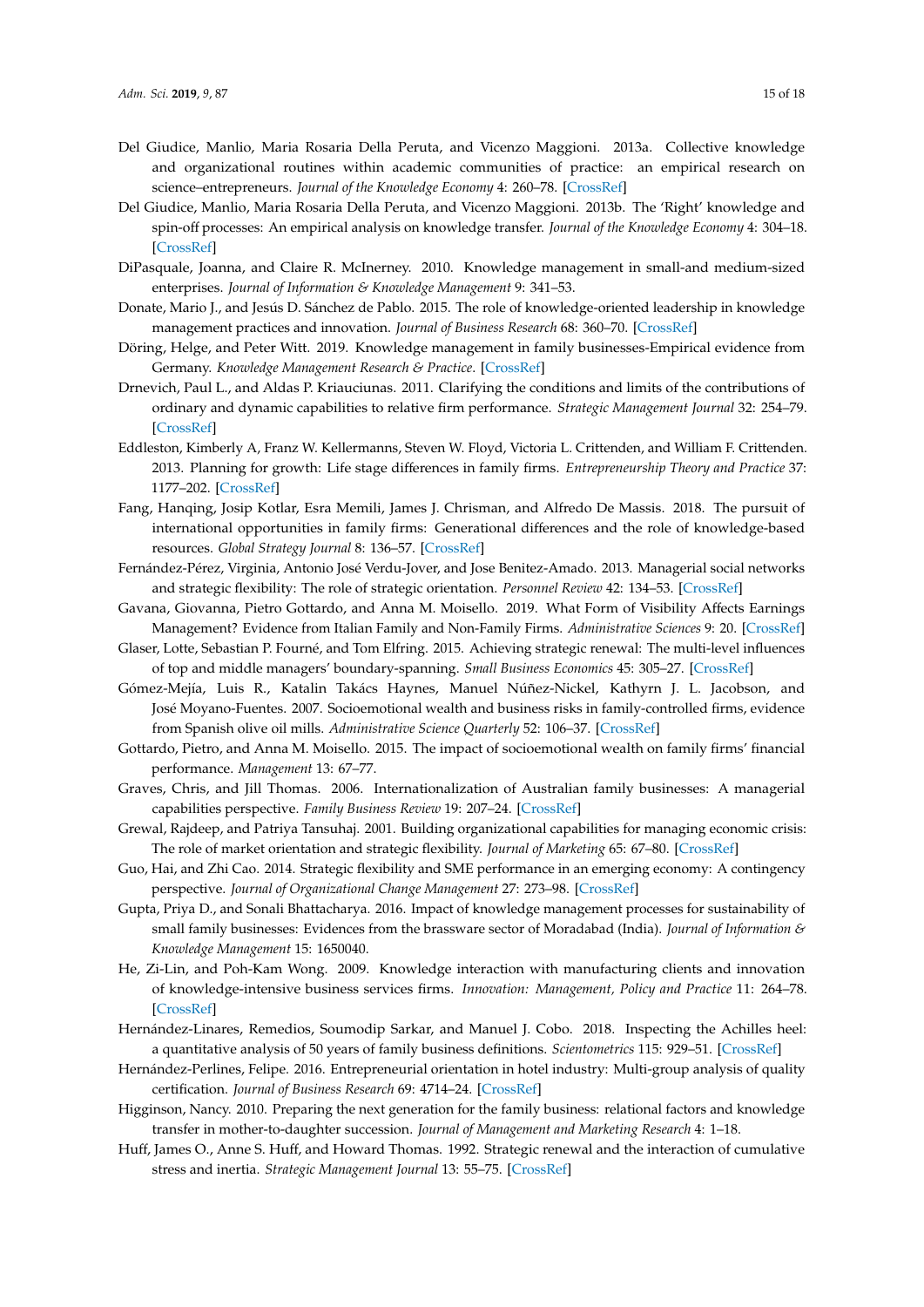- <span id="page-15-4"></span>Hughes, Mathew, and Michael James Mustafa. 2017. Antecedents of corporate entrepreneurship in SMEs: Evidence from an emerging economy. *Journal of Small Business Management* 55: 115–40. [\[CrossRef\]](http://dx.doi.org/10.1111/jsbm.12269)
- <span id="page-15-9"></span>Hussinki, Henri, Aino Kianto, Mika Vanhala, and Paavo Ritala. 2017. Assessing the universality of knowledge management practices. *Journal of Knowledge Management* 21: 1596–621. [\[CrossRef\]](http://dx.doi.org/10.1108/JKM-09-2016-0394)
- <span id="page-15-7"></span>Instituto de la Empresa Familiar (IEF). 2018. *Factores de Competitividad y Análisis Financiero en la Empresa Familiar*. Madrid: IEF, ISBN 978-84-697-9401-2.
- <span id="page-15-20"></span>Jain, Ajay K., and Ana Moreno. 2015. Organizational learning, knowledge management practices and firm's performance: An empirical study of a heavy engineering firm in India. *Learning Organization* 22: 14–39. [\[CrossRef\]](http://dx.doi.org/10.1108/TLO-05-2013-0024)
- <span id="page-15-10"></span>Jayasingam, Sharmila, Mahfooz A. Ansari, T. Ramayah, and Muhamad Jantan. 2013. Knowledge management practices and performance: Are they truly linked? *Knowledge Management Research & Practice* 11: 255–64.
- <span id="page-15-15"></span>Kellermanns, Franz W., Kimberly A. Eddleston, Tim Barnett, and Allison Pearson. 2008. An exploratory study of family member characteristics and involvement: Effects on entrepreneurial behavior in the family firm. *Family Business Review* 21: 1–14. [\[CrossRef\]](http://dx.doi.org/10.1111/j.1741-6248.2007.00107.x)
- <span id="page-15-0"></span>Kianto, Aino. 2011. The influence of knowledge management on continuous innovation. *International Journal of Technology Management* 55: 110–21. [\[CrossRef\]](http://dx.doi.org/10.1504/IJTM.2011.041682)
- <span id="page-15-3"></span>Klammer, Adrian, Stefan Gueldenberg, Sascha Kraus, and Michele O'Dwyer. 2017. To change or not to change–antecedents and outcomes of strategic renewal in SMEs. *International Entrepreneurship and Management Journal* 13: 739–56. [\[CrossRef\]](http://dx.doi.org/10.1007/s11365-016-0420-9)
- <span id="page-15-11"></span>Kostova, Tatiana. 1999. Transnational transfer of strategic organizational practices: A contextual perspective. *Academy of Management Review* 24: 308–24. [\[CrossRef\]](http://dx.doi.org/10.5465/amr.1999.1893938)
- <span id="page-15-8"></span>Lengnick-Hall, Cynthia A., and Jessica Lynn Inocencio-Gray. 2013. Institutionalized organizational learning and strategic renewal: The benefits and liabilities of prevailing wisdom. *Journal of Leadership & Organizational Studies* 20: 420–35.
- <span id="page-15-12"></span>Lin, Yini, and Lei-Yu Wu. 2014. Exploring the role of dynamic capabilities in firm performance under the resource-based view framework. *Journal of Business Research* 67: 407–13. [\[CrossRef\]](http://dx.doi.org/10.1016/j.jbusres.2012.12.019)
- <span id="page-15-6"></span>Melin, Leif, and Mattias Nordqvist. 2007. The reflexive dynamics of institutionalization: The case of the family business. *Strategic Organization* 5: 321–33. [\[CrossRef\]](http://dx.doi.org/10.1177/1476127007079959)
- <span id="page-15-5"></span>Menendez-Requejo, Susana. 2005. Growth and internationalisation of family businesses. *International Journal of Globalisation and Small Business* 1: 122–33. [\[CrossRef\]](http://dx.doi.org/10.1504/IJGSB.2005.008009)
- <span id="page-15-16"></span>Nadkarni, Sucheta, and Pol Herrmann. 2010. CEO personality, strategic flexibility, and firm performance: The case of the Indian business process outsourcing industry. *Academy of Management Journal* 53: 1050–73. [\[CrossRef\]](http://dx.doi.org/10.5465/amj.2010.54533196)
- <span id="page-15-19"></span>Norusis, Marija J. 2008. *SPSS 16.0 Advanced Statistical Procedures Companion*. Upper Saddle River: Prentice Hall Press.
- <span id="page-15-14"></span>Pérez-Pérez, Marta, María Concepción López-Fernández, and Ana M. Serrano-Bedia. 2019. Competitive Strategy Based on Flexibility: Implementation in Family Firms. In *Handbook of Research on Entrepreneurial Leadership and Competitive Strategy in Family Business*. Edited by José Manuel Saiz-Álvarez and Jesús Manuel Palma-Ruiz. Hershey: IGI Global, pp. 129–48.
- <span id="page-15-2"></span>Pérez-Pérez, Marta, and Remedios Hernández-Linares. 2020. Commitment to Learning, Knowledge, and Strategic Renewal: Do Family Firms Manage Them Differently? In *Entrepreneurship and Family Business Vitality*. Edited by Jose Manuel Saiz-Álvarez, João Leitao and Jesús Manuel Palma-Ruiz. Berlin: Springer, pp. 177–203.
- <span id="page-15-17"></span>Podsakoff, Philip M., Scott B. Mackenzie, Jeong-Yeon Lee, and Nathan P. Podsakoff. 2003. Common method biases in behavioral research: A critical review of the literature and recommended remedies. *Journal of Applied Psychology* 88: 879–903. [\[CrossRef\]](http://dx.doi.org/10.1037/0021-9010.88.5.879)
- <span id="page-15-1"></span>Pratap, Sankalp, and Biswatosh Saha. 2018. Evolving efficacy of managerial capital, contesting managerial practices, and the process of strategic renewal. *Strategic Management Journal* 39: 759–93. [\[CrossRef\]](http://dx.doi.org/10.1002/smj.2749)
- <span id="page-15-21"></span>Randolph, Robert Van de Graaff, Zonghui Li, and Joshua J. Daspit. 2017. Toward a typology of family firm corporate entrepreneurship. *Journal of Small Business Management* 55: 530–46. [\[CrossRef\]](http://dx.doi.org/10.1111/jsbm.12342)
- <span id="page-15-13"></span>Roberts, Norman, and Gary J. Stockport. 2009. Defining strategic flexibility. *Global Journal of Flexible Systems Management* 10: 27–32. [\[CrossRef\]](http://dx.doi.org/10.1007/BF03396553)
- <span id="page-15-18"></span>Rundle-Thiele, Sharyn, Krzysztof Kubacki, Aaron Tkaczynski, and Joy Parkinson. 2015. Using two-step cluster analysis to identify homogeneous physical activity groups. *Marketing Intelligence & Planning* 33: 522–37.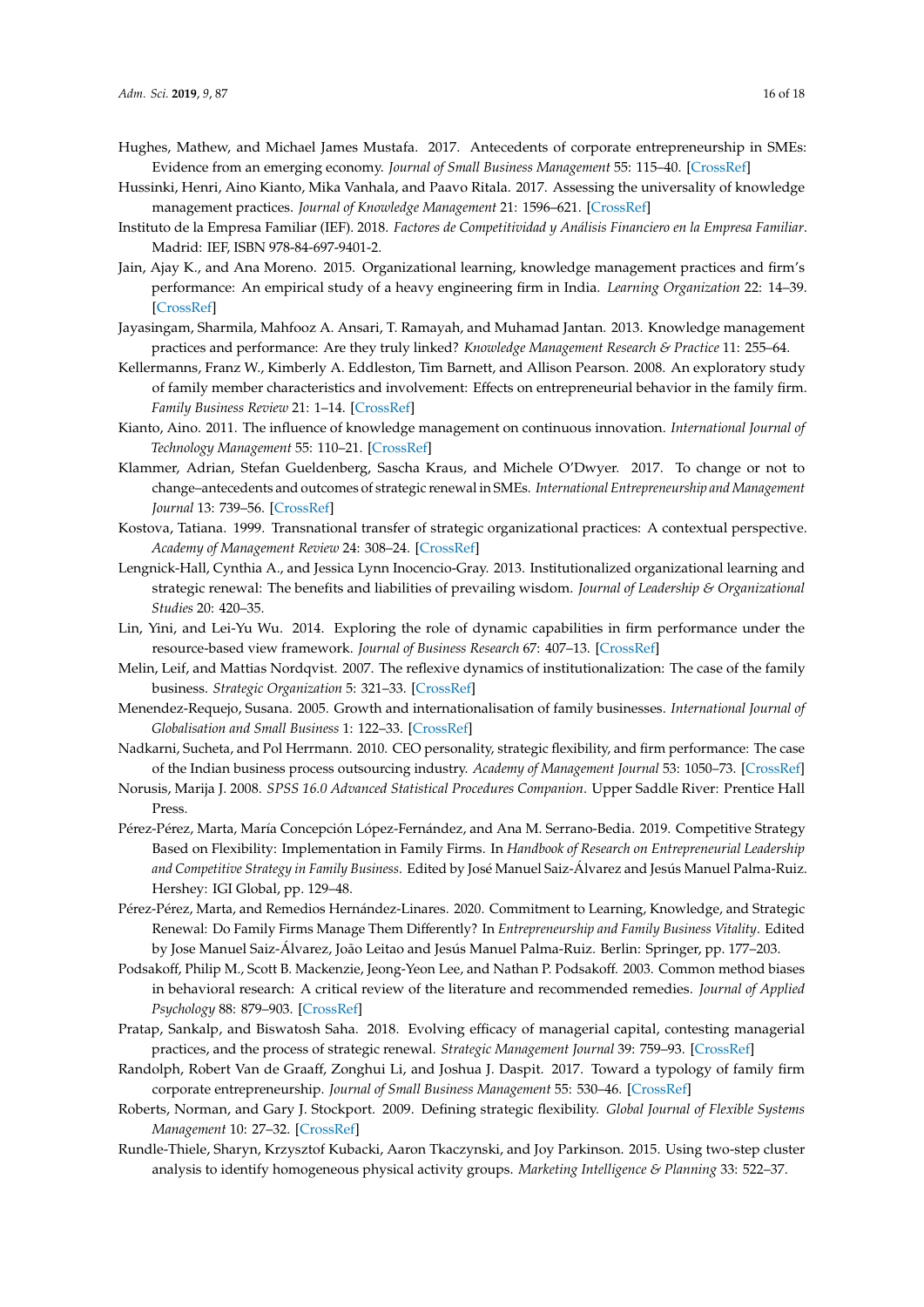- <span id="page-16-2"></span>Ryan, Sherry D., Xiaoni Zhang, Victor R. Prybutok, and Jason H. Sharp. 2012. Leadership and knowledge management in an e-government environment. *Administrative Sciences* 2: 63–81. [\[CrossRef\]](http://dx.doi.org/10.3390/admsci2010063)
- <span id="page-16-18"></span>Samad, Seyed, Younes Nikkhah, Azhdar Karami, and Younes Jabarzadeh. 2019. The impact of knowledge management strategy on service innovation performance in private and public hospitals. *Iranian Journal of Management Studies* 12: 1–24.
- <span id="page-16-20"></span>Satish, S. M., and Sivakumaran Bharadhwaj. 2010. Information search behaviour among new car buyers: A two-step cluster analysis. *IIMB Management Review* 22: 5–15. [\[CrossRef\]](http://dx.doi.org/10.1016/j.iimb.2010.03.005)
- <span id="page-16-0"></span>Schmitt, Achim, Sebastian Raisch, and Henk W. Volberda. 2018. Strategic renewal: Past research, theoretical tensions and future challenges. *International Journal of Management Reviews* 20: 81–98. [\[CrossRef\]](http://dx.doi.org/10.1111/ijmr.12117)
- <span id="page-16-1"></span>Scuotto, Veronica, Manlio Del Giudice, Stefano Bresciani, and Dirk Meissner. 2017. Knowledge-driven preferences in informal inbound open innovation modes. An explorative view on small to medium enterprises. *Journal of Knowledge Management* 21: 640–55. [\[CrossRef\]](http://dx.doi.org/10.1108/JKM-10-2016-0465)
- <span id="page-16-4"></span>Segaro, Ethiopia Legesse, Jorma Larimo, and Marian V. Jones. 2014. Internationalisation of family small and medium sized enterprises: The role of stewardship orientation, family commitment culture and top management team. *International Business Review* 23: 381–95. [\[CrossRef\]](http://dx.doi.org/10.1016/j.ibusrev.2013.06.004)
- <span id="page-16-14"></span>Sharma, Pramodita. 2002. Stakeholder mapping technique: Toward the development of a family firm typology. Paper presented at the Academy of Management Meeting, Denver, CO, USA, August 9–14.
- <span id="page-16-5"></span>Sharma, Pramodita, and Mattias Nordqvist. 2008. A classification scheme for family firms: From family values to effective governance to firm performance. In *Family Values and Value Creation*. London: Palgrave Macmillan, pp. 71–101.
- <span id="page-16-17"></span>Sharma, Pramodita, James J. Chrisman, and Jess H. Chua. 2003. Succession planning as planned behavior: Some empirical results. *Family Business Review* 16: 1–15. [\[CrossRef\]](http://dx.doi.org/10.1111/j.1741-6248.2003.00001.x)
- <span id="page-16-11"></span>Shimizu, Katsuhiko, and Michael A. Hitt. 2004. Strategic flexibility: Organizational preparedness to reverse ineffective strategic decisions. *Academy of Management Perspectives* 18: 44–59. [\[CrossRef\]](http://dx.doi.org/10.5465/ame.2004.15268683)
- <span id="page-16-7"></span>Siebels, Jan-Folke, and Dodo zu Knyphausen-Aufseß. 2012. A review of theory in family business research: The implications for corporate governance. *International Journal of Management Reviews* 14: 280–304. [\[CrossRef\]](http://dx.doi.org/10.1111/j.1468-2370.2011.00317.x)
- <span id="page-16-21"></span>Sievinen, Hanna Maria, Tuuli Ikäheimonen, and Timo Pihkala. 2019. Strategic renewal in a mature family-owned company–A resource role of the owners. *Long Range Planning*. [\[CrossRef\]](http://dx.doi.org/10.1016/j.lrp.2019.01.001)
- <span id="page-16-19"></span>Simsek, Zeki, John F. Veiga, and Michael H. Lubatkin. 2007. The impact of managerial environmental perceptions on corporate entrepreneurship: Towards understanding discretionary slack's pivotal role. *Journal of Management Studies* 44: 1398–424. [\[CrossRef\]](http://dx.doi.org/10.1111/j.1467-6486.2007.00714.x)
- <span id="page-16-9"></span>Singh, Doordarshi, Jaspreet Singh Oberoi, and Inderpreet Singh Ahuja. 2013. An empirical investigation of dynamic capabilities in managing strategic flexibility in manufacturing organizations. *Management Decision* 51: 1442–61. [\[CrossRef\]](http://dx.doi.org/10.1108/MD-05-2012-0332)
- <span id="page-16-3"></span>Spieth, Patrick, and Sabrina Schneider. 2016. Business model innovativeness: Designing a formative measure for business model innovation. *Journal of business Economics* 86: 671–96. [\[CrossRef\]](http://dx.doi.org/10.1007/s11573-015-0794-0)
- <span id="page-16-8"></span>Stanley, Laura J., Remedios Hernández-Linares, María Concepción López-Fernández, and Franz W. Kellermanns. 2019. A typology of family firms: An investigation of entrepreneurial orientation and performance. *Family Business Review* 32: 174–94.
- <span id="page-16-15"></span>Stoian, Carmen, and Mark Gilman. 2017. Corporate social responsibility that "Pays": A strategic approach to CSR for SMEs. *Journal of Small Business Management* 55: 5–31. [\[CrossRef\]](http://dx.doi.org/10.1111/jsbm.12224)
- <span id="page-16-10"></span>Volberda, Henk W., Charles Baden-Fuller, and Frans A.J. Van Den Bosch. 2001. Mastering strategic renewal: Mobilising renewal journeys in multi-unit firms. *Long Range Planning* 34: 159–78. [\[CrossRef\]](http://dx.doi.org/10.1016/S0024-6301(01)00032-2)
- <span id="page-16-16"></span>Wade, Michael, and John Hulland. 2004. The resource-based view and information systems research: Review, extension, and suggestions for future research. *MIS Quarterly* 28: 107–42. [\[CrossRef\]](http://dx.doi.org/10.2307/25148626)
- <span id="page-16-6"></span>Westhead, Paul, and Carole Howorth. 2007. Types' of private family firms: An exploratory conceptual and empirical analysis. *Entrepreneurship and Regional Development* 19: 405–31. [\[CrossRef\]](http://dx.doi.org/10.1080/08985620701552405)
- <span id="page-16-12"></span>Young-Ybarra, Candance, and Margarethe Wiersema. 1999. Strategic flexibility in information technology alliances: The influence of transaction cost economics and social exchange theory. *Organization Science* 10: 439–59. [\[CrossRef\]](http://dx.doi.org/10.1287/orsc.10.4.439)
- <span id="page-16-13"></span>Zack, Michael, James McKeen, and Satyendra Singh. 2009. Knowledge management and organizational performance: An exploratory survey. *Journal of Knowledge Management* 13: 392–409. [\[CrossRef\]](http://dx.doi.org/10.1108/13673270910997088)